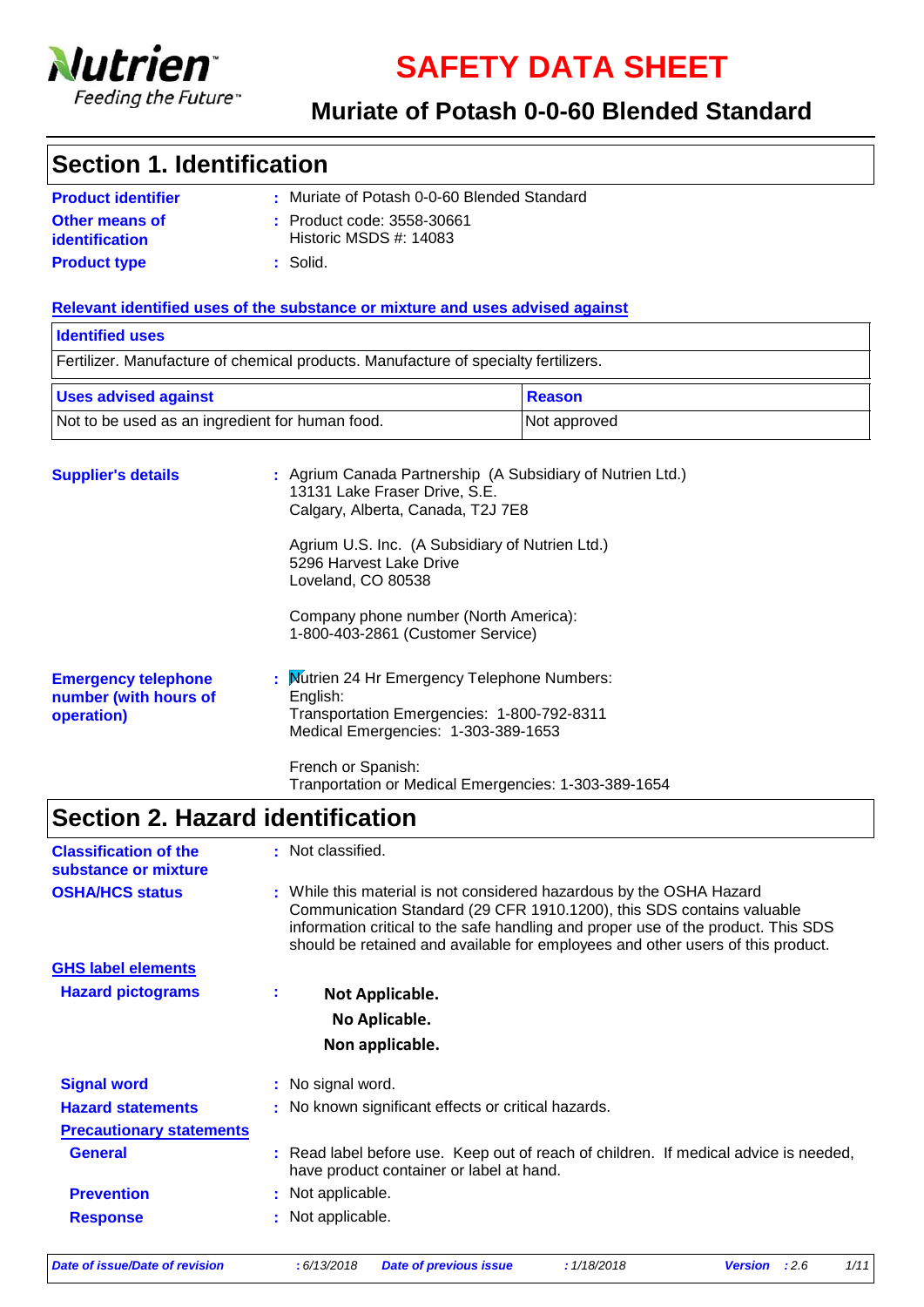## **Section 2. Hazard identification**

| <b>Storage</b>                                         | : Not applicable.                                                                                                                                                                                    |
|--------------------------------------------------------|------------------------------------------------------------------------------------------------------------------------------------------------------------------------------------------------------|
| <b>Disposal</b>                                        | : Not applicable.                                                                                                                                                                                    |
| <b>Supplemental label</b><br>elements                  | : None known.                                                                                                                                                                                        |
| Other hazards which do not<br>result in classification | : Handling and/or processing of this material may generate a dust which can cause<br>mechanical irritation of the eyes, skin, nose and throat.<br>Contact with hot material may cause thermal burns. |

## **Section 3. Composition/information on ingredients**

| <b>Substance/mixture</b>              | Multi-constituent substance |            |                        |
|---------------------------------------|-----------------------------|------------|------------------------|
| Ingredient name                       |                             | $\%$ (w/w) | <b>CAS number</b>      |
| Potassium chloride<br>Sodium chloride |                             | >95<br>-4  | 7447-40-7<br>7647-14-5 |

Any concentration shown as a range is to protect confidentiality or is due to batch variation.

**There are no additional ingredients present which, within the current knowledge of the supplier and in the concentrations applicable, are classified as hazardous to health or the environment and hence require reporting in this section.**

**Occupational exposure limits, if available, are listed in Section 8.**

### **Section 4. First-aid measures**

### **Description of necessary first aid measures**

| <b>Eye contact</b>  | : Immediately flush eyes with plenty of water, occasionally lifting the upper and lower<br>eyelids. Check for and remove any contact lenses. Get medical attention if irritation<br>occurs.                                                                                                                                                                                                                                                                                                                                                         |
|---------------------|-----------------------------------------------------------------------------------------------------------------------------------------------------------------------------------------------------------------------------------------------------------------------------------------------------------------------------------------------------------------------------------------------------------------------------------------------------------------------------------------------------------------------------------------------------|
| <b>Inhalation</b>   | : Remove person to fresh air. No known significant effects. Seek medical attention<br>for any signs of wheezing and/or breathing difficulties. For additional advice call the<br>medical emergency number on this SDS or your poison center or medical provider.                                                                                                                                                                                                                                                                                    |
| <b>Skin contact</b> | : No known significant effects. Rinse the affected areas with water. Remove<br>contaminated clothing, jewelry, and shoes. Wash/clean items before reuse. Seek<br>medical attention for persistent skin pain or irritation. For additional advice call the<br>medical emergency number on this SDS or your poison center or doctor.                                                                                                                                                                                                                  |
| <b>Ingestion</b>    | : Wash out mouth with water. Remove dentures if any. If material has been<br>swallowed and the exposed person is conscious, give small quantities of water to<br>drink. Stop if the exposed person feels sick as vomiting may be dangerous. Do not<br>induce vomiting unless directed to do so by medical personnel. If vomiting occurs,<br>the head should be kept low so that vomit does not enter the lungs. Get medical<br>attention if adverse health effects persist or are severe. Never give anything by<br>mouth to an unconscious person. |

#### **Most important symptoms/effects, acute and delayed**

| <b>Potential acute health effects</b> |                                                                                            |
|---------------------------------------|--------------------------------------------------------------------------------------------|
| <b>Eye contact</b>                    | : May cause irritation due to mechanical action.                                           |
| <b>Inhalation</b>                     | : No known significant effects or critical hazards.                                        |
| <b>Skin contact</b>                   | : Inorganic salt. Prolonged or repeated exposure may dry the skin, causing irritation.     |
| <b>Ingestion</b>                      | : No known significant effects or critical hazards.                                        |
| <b>Over-exposure signs/symptoms</b>   |                                                                                            |
| Eye contact                           | : Adverse symptoms may include the following:<br>pain or irritation<br>watering<br>redness |
| <b>Inhalation</b>                     | : No specific data.                                                                        |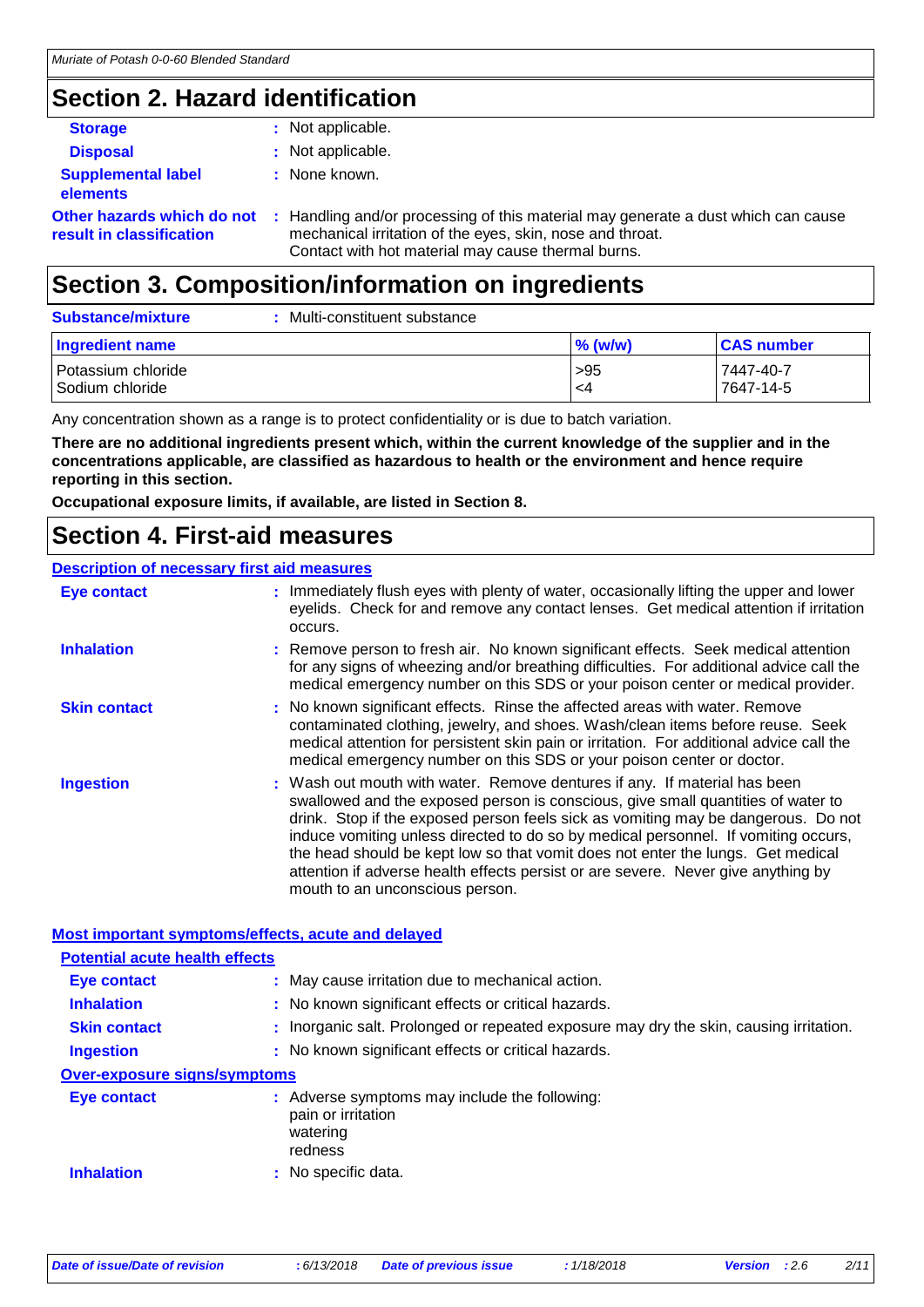### **Section 4. First-aid measures**

| <b>Skin contact</b>        | : Adverse symptoms may include the following:<br>dryness<br>redness<br>cracking                                                                                                                                                                                                                                                                                                                                                                                                                   |  |
|----------------------------|---------------------------------------------------------------------------------------------------------------------------------------------------------------------------------------------------------------------------------------------------------------------------------------------------------------------------------------------------------------------------------------------------------------------------------------------------------------------------------------------------|--|
| <b>Ingestion</b>           | : No specific data.                                                                                                                                                                                                                                                                                                                                                                                                                                                                               |  |
|                            | Indication of immediate medical attention and special treatment needed, if necessary                                                                                                                                                                                                                                                                                                                                                                                                              |  |
| <b>Notes to physician</b>  | : Treat symptomatically. Contact poison treatment specialist immediately if large<br>quantities have been ingested or inhaled. In case of inhalation of decomposition<br>products in a fire, symptoms may be delayed. The exposed person may need to be<br>kept under medical surveillance for 48 hours. For professional, multilingual, medical<br>support, in case of medical emergencies involving Nutrien products, telephone the<br>Nutrien global 24 hour Emergency Number: 1-303-389-1653. |  |
| <b>Specific treatments</b> | : No specific treatment. Treat symptomatically.                                                                                                                                                                                                                                                                                                                                                                                                                                                   |  |

**Protection of first-aiders** : No action shall be taken involving any personal risk or without suitable training. Mouth-to-mouth resuscitation of oral exposure patients is not recommended. Firstaiders with contaminated clothing should be properly decontaminated.

**See toxicological information (Section 11)**

# **Section 5. Fire-fighting measures**

| <b>Extinguishing media</b>                               |                                                                                                                                                                                                     |
|----------------------------------------------------------|-----------------------------------------------------------------------------------------------------------------------------------------------------------------------------------------------------|
| <b>Suitable extinguishing</b><br>media                   | : Non-flammable. Material will not burn. Use an extinguishing agent suitable for the<br>surrounding fire.                                                                                           |
| <b>Unsuitable extinguishing</b><br>media                 | : None known.                                                                                                                                                                                       |
| <b>Specific hazards arising</b><br>from the chemical     | : No specific fire or explosion hazard.                                                                                                                                                             |
| <b>Hazardous thermal</b><br>decomposition products       | : Not applicable.                                                                                                                                                                                   |
| <b>Special protective actions</b><br>for fire-fighters   | : Promptly isolate the scene by removing all persons from the vicinity of the incident if<br>there is a fire. No action shall be taken involving any personal risk or without<br>suitable training. |
| <b>Special protective</b><br>equipment for fire-fighters | : Fire-fighters should wear appropriate protective equipment and self-contained<br>breathing apparatus (SCBA) with a full face-piece operated in positive pressure<br>mode.                         |
| <b>Remark</b>                                            | : No specific fire or explosion hazard. Contain and collect the water used to fight the<br>fire for later treatment and disposal.                                                                   |

# **Section 6. Accidental release measures**

| Personal precautions, protective equipment and emergency procedures |  |                                                                                                                                                                                                                                            |
|---------------------------------------------------------------------|--|--------------------------------------------------------------------------------------------------------------------------------------------------------------------------------------------------------------------------------------------|
| For non-emergency<br>personnel                                      |  | : No action shall be taken involving any personal risk or without suitable training.<br>Keep unnecessary and unprotected personnel from entering. Put on appropriate<br>personal protective equipment.                                     |
|                                                                     |  | For emergency responders : If specialized clothing is required to deal with the spillage, take note of any<br>information in Section 8 on suitable and unsuitable materials. See also the<br>information in "For non-emergency personnel". |
| <b>Environmental precautions</b>                                    |  | : Avoid dispersal of spilled material and runoff and contact with soil, waterways,<br>drains and sewers. Inform the relevant authorities if the product has caused<br>adverse impacts (sewers, waterways, soil or air).                    |

#### **Methods and materials for containment and cleaning up**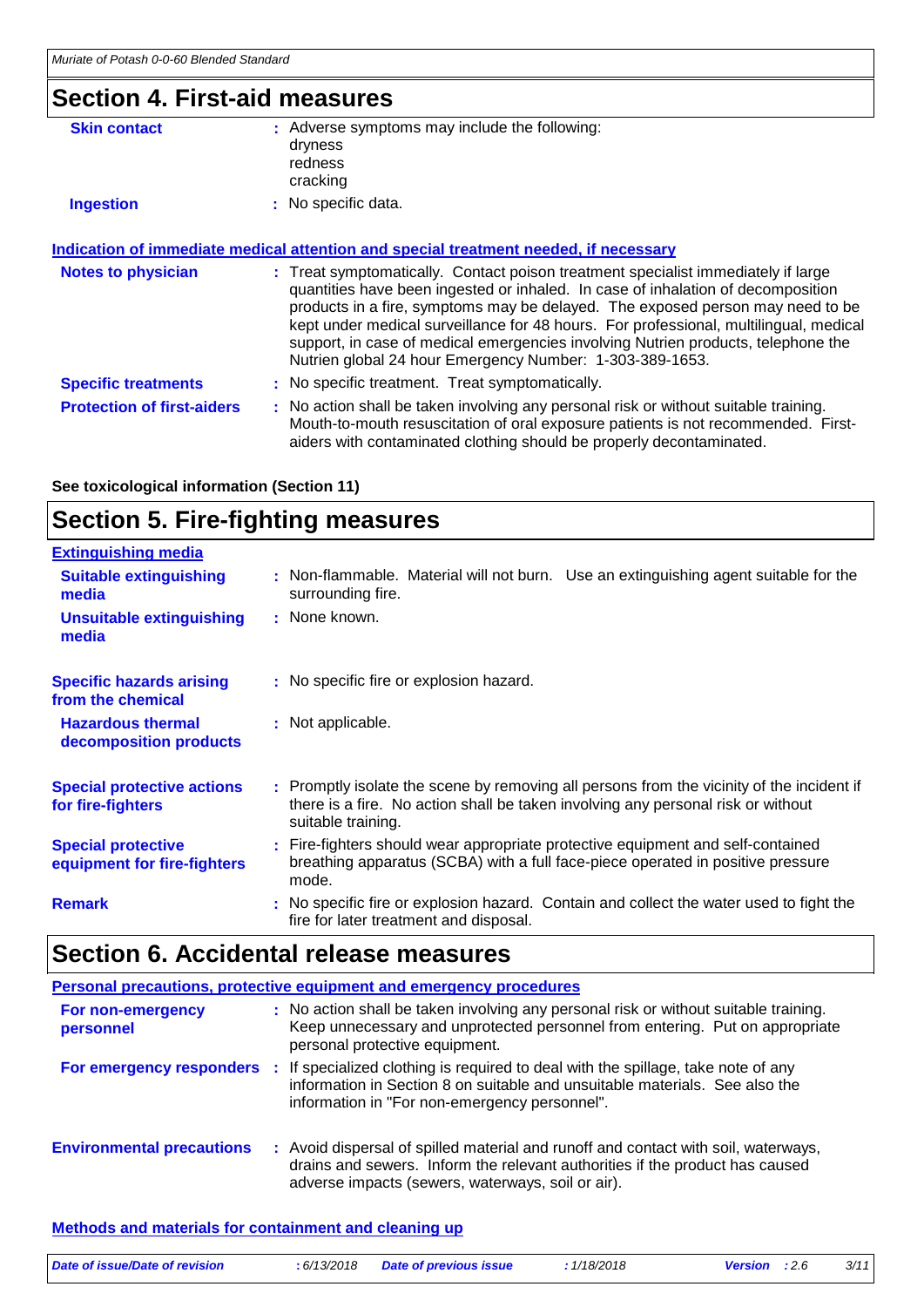# **Section 6. Accidental release measures**

| <b>Small spill</b> | : Move containers from spill area. Use appropriate equipment to put the spilled<br>substance in a container for reuse or disposal. |
|--------------------|------------------------------------------------------------------------------------------------------------------------------------|
|                    | or<br>Dispose of via a licensed waste disposal contractor.                                                                         |
| <b>Large spill</b> | : No additional information.                                                                                                       |

# **Section 7. Handling and storage**

| <b>Precautions for safe handling</b>                                      |                                                                                                                                                                                                                                                                                                                                                                                                                                                                                                                                                                                                                                                                                                                                                                                                                                                                                                                                 |
|---------------------------------------------------------------------------|---------------------------------------------------------------------------------------------------------------------------------------------------------------------------------------------------------------------------------------------------------------------------------------------------------------------------------------------------------------------------------------------------------------------------------------------------------------------------------------------------------------------------------------------------------------------------------------------------------------------------------------------------------------------------------------------------------------------------------------------------------------------------------------------------------------------------------------------------------------------------------------------------------------------------------|
| <b>Protective measures</b>                                                | : Put on appropriate personal protective equipment (see Section 8). Do not ingest.<br>Avoid contact with eyes, skin and clothing. Keep in the original container or an<br>approved alternative made from a compatible material, kept tightly closed when not<br>in use.                                                                                                                                                                                                                                                                                                                                                                                                                                                                                                                                                                                                                                                         |
| <b>Advice on general</b><br>occupational hygiene                          | : Workers should wash hands and face before eating, drinking and smoking.<br>Remove contaminated clothing and protective equipment before entering eating<br>areas. See also Section 8 for additional information on hygiene measures.                                                                                                                                                                                                                                                                                                                                                                                                                                                                                                                                                                                                                                                                                          |
| <b>Conditions for safe storage,</b><br>including any<br>incompatibilities | Store in accordance with local regulations. May form steep piles that can collapse<br>without warning when transported or stored in bulk. This may damage equipment<br>and endanger workers. The risk of cliffing and sudden collapse increases if product<br>is loaded or stored when hot or in high humidity conditions. Avoid forming steep<br>slopes when removing product. If product has caked, cliffed, or has adhered to the<br>storage or transport container, stay out of the potential engulfment zone in case the<br>material collapses. Do not enter bins, railcars or trucks without conducting a risk<br>assessment and following all confined space entry requirements. Ensure that<br>consideration is given to fall protection and mobile equipment securement if<br>applicable. Carefully loosen the set product from outside the container using<br>mechanical vibration, sledge hammers, or other devices. |
|                                                                           | Ensure that bulk bags or smaller packaged products stored in tiers are stacked,<br>racked, blocked, interlocked, or otherwise secured to prevent sliding, rolling, or<br>collapse. Use caution when opening truck or railcar doors as product may have<br>shifted during transport.                                                                                                                                                                                                                                                                                                                                                                                                                                                                                                                                                                                                                                             |
|                                                                           | Must be stored in a dry location. Absorbs moisture on long-term storage under high<br>humidity conditions. Store away from incompatible materials (see Section 10).<br>When product is stored in sealable containers, keep container tightly closed and<br>sealed until ready for use. Sealable containers that have been opened must be<br>carefully resealed and kept upright to prevent leakage. Do not store in unlabeled<br>containers.                                                                                                                                                                                                                                                                                                                                                                                                                                                                                    |

### **Section 8. Exposure controls/personal protection**

### **Control parameters**

| <b>Occupational exposure limits</b>               |               |                                                                                                                                                                                                                                                                                                                                 |                                                                                                                                                                             |                |      |      |
|---------------------------------------------------|---------------|---------------------------------------------------------------------------------------------------------------------------------------------------------------------------------------------------------------------------------------------------------------------------------------------------------------------------------|-----------------------------------------------------------------------------------------------------------------------------------------------------------------------------|----------------|------|------|
| <b>Ingredient name</b>                            |               |                                                                                                                                                                                                                                                                                                                                 | <b>Exposure limits</b>                                                                                                                                                      |                |      |      |
| Potassium chloride                                |               |                                                                                                                                                                                                                                                                                                                                 | <b>CA Alberta Provincial (Canada).</b><br>Alberta TWA: 10 mg/m3 Inhalable, 3 mg/<br>m3 Respirable, for Particles Not Otherwise<br>Regulated.: 10 mg/m <sup>3</sup> 8 hours. |                |      |      |
| Potassium chloride                                |               |                                                                                                                                                                                                                                                                                                                                 | <b>OSHA PEL (United States).</b><br>TWA: 15 mg/m <sup>3</sup> , (Particulates not<br>otherwise regulated (PNOR) Total<br>particulates) 8 hours.                             |                |      |      |
| <b>Appropriate engineering</b><br><b>controls</b> | contaminants. | : Good general ventilation should be sufficient to control worker exposure to airborne                                                                                                                                                                                                                                          |                                                                                                                                                                             |                |      |      |
| <b>Environmental exposure</b><br><b>controls</b>  |               | : Emissions from ventilation or work process equipment should be checked to ensure<br>they comply with the requirements of environmental protection legislation. In some<br>cases, fume scrubbers, filters or engineering modifications to the process<br>equipment will be necessary to reduce emissions to acceptable levels. |                                                                                                                                                                             |                |      |      |
| Date of issue/Date of revision                    | : 6/13/2018   | <b>Date of previous issue</b>                                                                                                                                                                                                                                                                                                   | : 1/18/2018                                                                                                                                                                 | <b>Version</b> | :2.6 | 4/11 |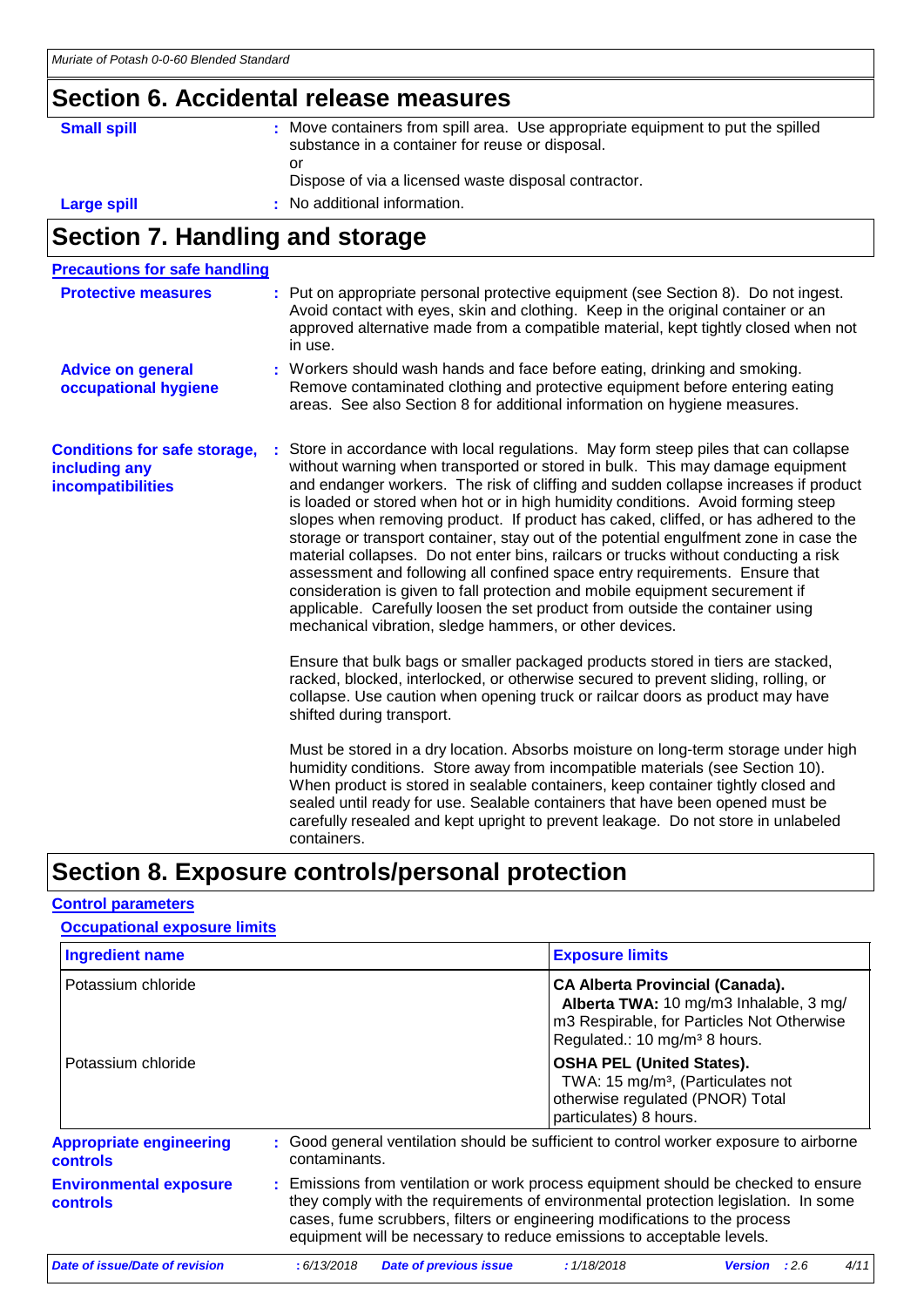# **Section 8. Exposure controls/personal protection**

#### **Individual protection measures**

| <b>Hygiene measures</b>       | : Wash hands, forearms and face thoroughly after handling chemical products, before<br>eating, smoking and using the lavatory and at the end of the working period. Wash<br>contaminated clothing before reusing.                                                                                                                                                                                                                                                      |
|-------------------------------|------------------------------------------------------------------------------------------------------------------------------------------------------------------------------------------------------------------------------------------------------------------------------------------------------------------------------------------------------------------------------------------------------------------------------------------------------------------------|
| <b>Eye/face protection</b>    | : Safety eyewear complying with an approved standard should be used when a risk<br>assessment indicates this is necessary to avoid exposure to liquid splashes, mists,<br>gases or dusts. If contact is possible, the following protection should be worn,<br>unless the assessment indicates a higher degree of protection: sealed eyewear                                                                                                                            |
| <b>Skin protection</b>        |                                                                                                                                                                                                                                                                                                                                                                                                                                                                        |
| <b>Hand protection</b>        | : The personal protective equipment required varies, depending upon your risk<br>assessment. Chemical-resistant, impervious gloves complying with an approved<br>standard should be worn at all times when handling chemical products if a risk<br>assessment indicates this is necessary. No special measures are typically indicated.                                                                                                                                |
| <b>Body protection</b>        | : The personal protective equipment required varies, depending upon your risk<br>assessment. Cotton or cotton/synthetic overalls or coveralls are normally suitable.                                                                                                                                                                                                                                                                                                   |
| <b>Other skin protection</b>  | : Appropriate footwear and any additional skin protection measures should be<br>selected based on the task being performed and the risks involved and should be<br>approved by a specialist before handling this product.                                                                                                                                                                                                                                              |
| <b>Respiratory protection</b> | : Respirator selection must be based on known or anticipated exposure levels, the<br>hazards of the product and the safe working limits of the selected respirator. Based<br>on the hazard and potential for exposure, select a respirator that meets the<br>appropriate standard or certification. For U.S. work sites where respiratory<br>protection is required, ensure that a respiratory protection program meeting 29 CFR<br>1910.134 requirements is in place. |
| <b>Thermal hazards</b>        | : When handling hot material, wear heat-resistant protective gloves and clothing.                                                                                                                                                                                                                                                                                                                                                                                      |

# **Section 9. Physical and chemical properties**

| <b>Appearance</b>                                 |                                                                            |
|---------------------------------------------------|----------------------------------------------------------------------------|
| <b>Physical state</b>                             | : Solid. [Crystalline granules.]                                           |
| <b>Color</b>                                      | Brownish-red.                                                              |
| Odor                                              | : Odorless.                                                                |
| <b>Odor threshold</b>                             | : Not applicable.                                                          |
| рH                                                | : 9 [Conc. (% w/w): 10%]                                                   |
| <b>Melting point</b>                              | : 773°C (1423.4°F)                                                         |
| <b>Boiling point</b>                              | : $1411^{\circ}C(2571.8^{\circ}F)$                                         |
| <b>Flash point</b>                                | [Product does not sustain combustion.]                                     |
| <b>Evaporation rate</b>                           | : Not applicable.                                                          |
| <b>Flammability (solid, gas)</b>                  | : Not applicable.                                                          |
| Lower and upper explosive<br>(flammable) limits   | : Not applicable. Non-flammable. Non-combustible.                          |
| <b>Vapor pressure</b>                             | : Not available.                                                           |
| <b>Vapor density</b>                              | : Not applicable                                                           |
| <b>Relative density</b>                           | : Refer to product specification information.                              |
| <b>Solubility</b>                                 | Easily soluble in the following materials: cold water and hot water.<br>t. |
| <b>Solubility in water</b>                        | : $355$ g/l                                                                |
| <b>Partition coefficient: n-</b><br>octanol/water | : <1                                                                       |
| <b>Auto-ignition temperature</b>                  | : Not applicable.                                                          |
| <b>Decomposition temperature</b>                  | : Not applicable.                                                          |
| <b>Viscosity</b>                                  | : Not applicable.                                                          |
|                                                   |                                                                            |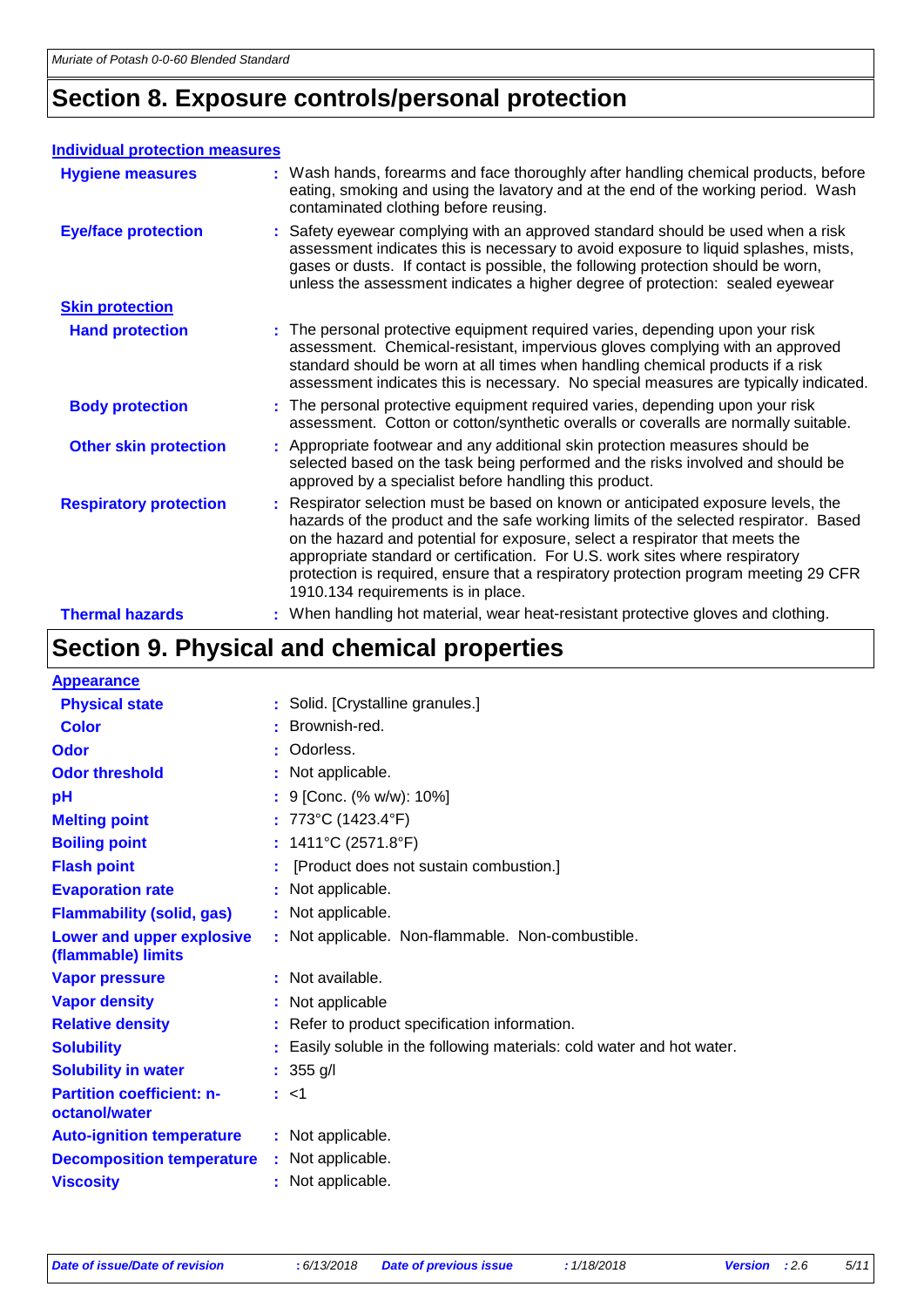### **Section 10. Stability and reactivity**

| <b>Reactivity</b>                                   | : Not considered to be reactive according to our database.                                                                                                                                                                                                                   |
|-----------------------------------------------------|------------------------------------------------------------------------------------------------------------------------------------------------------------------------------------------------------------------------------------------------------------------------------|
| <b>Chemical stability</b>                           | : The product is stable.                                                                                                                                                                                                                                                     |
| <b>Possibility of hazardous</b><br><b>reactions</b> | : Under normal conditions of storage and use, hazardous reactions will not occur.                                                                                                                                                                                            |
| <b>Conditions to avoid</b>                          | : Absorbs moisture on long-term storage under high humidity conditions. Store in a<br>well-ventilated, dry place. Protect from moisture. May form steep piles that can<br>collapse without warning when stored in bulk. Avoid forming steep slopes when<br>removing product. |
| <b>Incompatible materials</b>                       | : No specific data.                                                                                                                                                                                                                                                          |
| <b>Hazardous decomposition</b><br>products          | : Under normal conditions of storage and use, hazardous decomposition products<br>should not be produced.                                                                                                                                                                    |
|                                                     |                                                                                                                                                                                                                                                                              |

### **Section 11. Toxicological information**

### **Information on toxicological effects**

| <b>Acute toxicity</b>                 |                        |                |                          |                 |
|---------------------------------------|------------------------|----------------|--------------------------|-----------------|
| <b>Product/ingredient name</b>        | <b>Result</b>          | <b>Species</b> | <b>Dose</b>              | <b>Exposure</b> |
| Potassium chloride<br>Sodium chloride | LD50 Oral<br>LD50 Oral | l Rat<br>Rat   | 2600 mg/kg<br>3000 mg/kg | -               |

#### **Conclusion/Summary :** No known significant effects or critical hazards.

#### **Irritation/Corrosion**

| <b>Product/ingredient name</b> | ⊺Result | <b>Species</b> | <b>Score</b> | <b>Exposure</b>                | <b>Observation</b> |
|--------------------------------|---------|----------------|--------------|--------------------------------|--------------------|
| Potassium chloride             | Eves    | Rabbit         |              | 124 hours 500 1-<br>milligrams |                    |
| Sodium chloride                | Eves    | Rabbit         |              |                                |                    |

**Conclusion/Summary**

- **Skin** : No known significant effects or critical hazards.
	-
- **Eyes** : No significant irritation expected other than possible mechanical irritation.

**Respiratory :** No known significant effects or critical hazards.

**Sensitization**

Not available.

### **Conclusion/Summary**

**Skin :** No known significant effects or critical hazards.

**Respiratory :** No known significant effects or critical hazards.

#### **Mutagenicity**

| <b>Product/ingredient name</b> | Test | <b>Experiment</b>         | <u>Result</u> |
|--------------------------------|------|---------------------------|---------------|
| l Potassium chloride           |      | Subject: Bacteria         | Negative      |
| Potassium chloride             |      | Experiment: In vivo       | Negative      |
|                                |      | Subject: Mammalian-Animal |               |
|                                |      | Cell: Somatic             |               |

**Conclusion/Summary :** Not mutagenic in Ames test.

#### **Carcinogenicity**

| <b>Product/ingredient name</b>          | ⊪Result                                                       | <b>Species</b>           | <b>Dose</b> | <b>Exposure</b> |
|-----------------------------------------|---------------------------------------------------------------|--------------------------|-------------|-----------------|
| Potassium chloride<br>l Sodium chloride | Negative - Oral - TDLo<br><sup>1</sup> Negative - Oral - TDLo | Rat - Male<br>Rat - Male | 1820 mg/kg  |                 |

*Date of issue/Date of revision* **:** *6/13/2018 Date of previous issue : 1/18/2018 Version : 2.6 6/11*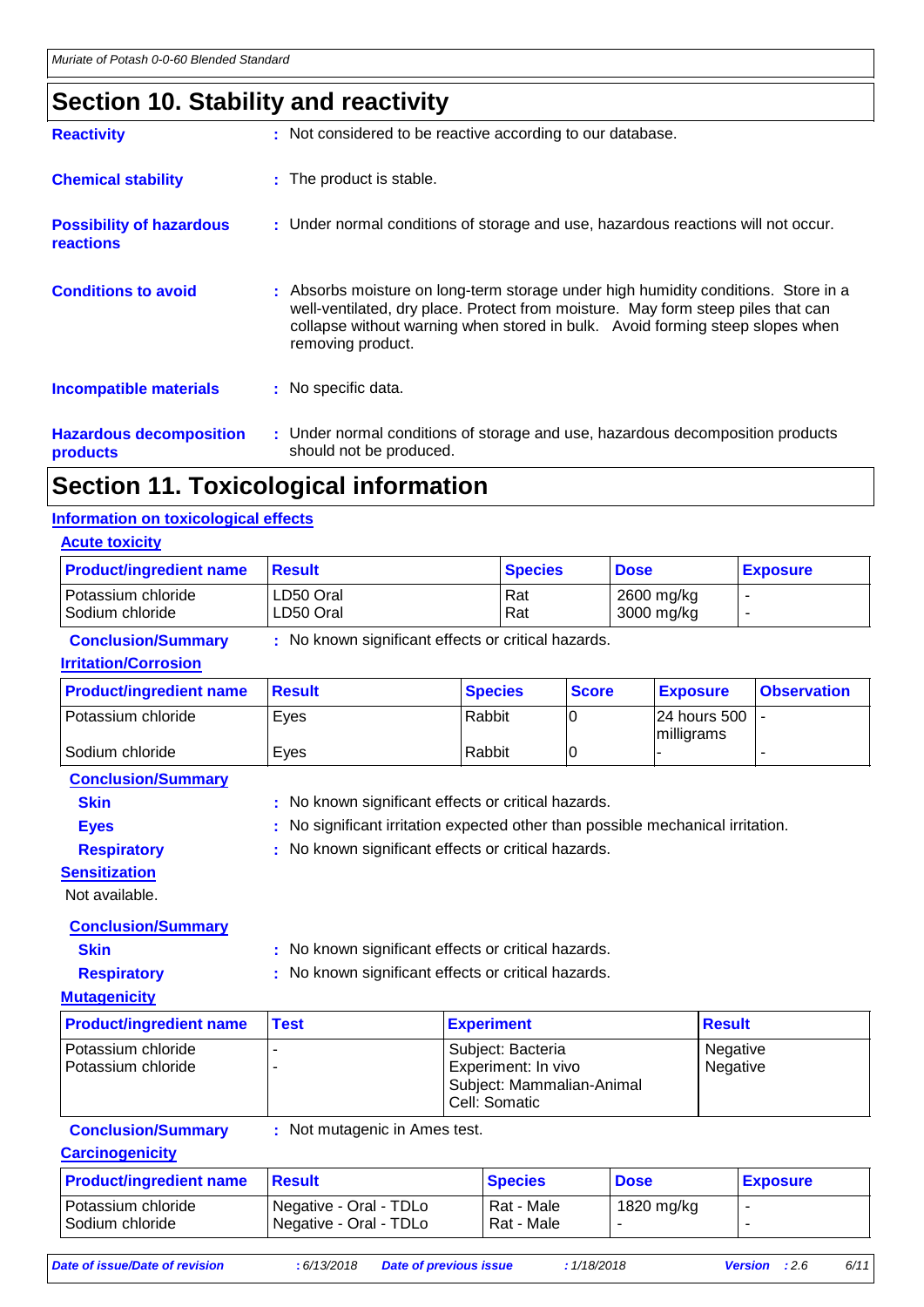## **Section 11. Toxicological information**

**Reproductive toxicity**

Not available.

**Conclusion/Summary** : No evidence of risk to humans. No known significant effects or critical hazards.

**Conclusion/Summary :** No known significant effects or critical hazards.

### **Teratogenicity**

| <b>Product/ingredient name</b> | ⊪Result         | <b>Species</b> | <b>Dose</b>          | <b>Exposure</b> |
|--------------------------------|-----------------|----------------|----------------------|-----------------|
| <b>Potassium chloride</b>      | Negative - Oral | Rat - Female   | $310 \text{ mg/m}^3$ |                 |

**Conclusion/Summary :** No known significant effects or critical hazards.

### **Specific target organ toxicity (single exposure)**

Not available.

**Specific target organ toxicity (repeated exposure)**

Not available.

### **Aspiration hazard**

Not available.

| <b>Information on the likely</b> | : Routes of entry anticipated: Oral, Inhalation. |
|----------------------------------|--------------------------------------------------|
|                                  |                                                  |

### **routes of exposure Potential acute health effects**

| Eye contact         | : May cause irritation due to mechanical action.                                       |
|---------------------|----------------------------------------------------------------------------------------|
| <b>Inhalation</b>   | : No known significant effects or critical hazards.                                    |
| <b>Skin contact</b> | : Inorganic salt. Prolonged or repeated exposure may dry the skin, causing irritation. |
| <b>Ingestion</b>    | : No known significant effects or critical hazards.                                    |

#### **Symptoms related to the physical, chemical and toxicological characteristics**

| <b>Eye contact</b>  | : Adverse symptoms may include the following:<br>pain or irritation<br>watering<br>redness |
|---------------------|--------------------------------------------------------------------------------------------|
| <b>Inhalation</b>   | : No specific data.                                                                        |
| <b>Skin contact</b> | : Adverse symptoms may include the following:<br>dryness<br>redness<br>cracking            |
| <b>Ingestion</b>    | No specific data.                                                                          |

#### **Delayed and immediate effects and also chronic effects from short and long term exposure**

| <b>Short term exposure</b>                        |                                                     |
|---------------------------------------------------|-----------------------------------------------------|
| <b>Potential immediate</b><br>effects             | $\pm$ Not available.                                |
| <b>Potential delayed effects</b>                  | : Not available.                                    |
| Long term exposure                                |                                                     |
| <b>Potential immediate</b><br>effects             | : Not available.                                    |
| <b>Potential delayed effects : Not available.</b> |                                                     |
| <b>Potential chronic health effects</b>           |                                                     |
| <b>Conclusion/Summary</b>                         | : Not considered to be toxic to humans.             |
| <b>General</b>                                    | : No known significant effects or critical hazards. |
| <b>Carcinogenicity</b>                            | : No known significant effects or critical hazards. |
|                                                   |                                                     |

*Date of issue/Date of revision* **:** *6/13/2018 Date of previous issue : 1/18/2018 Version : 2.6 7/11*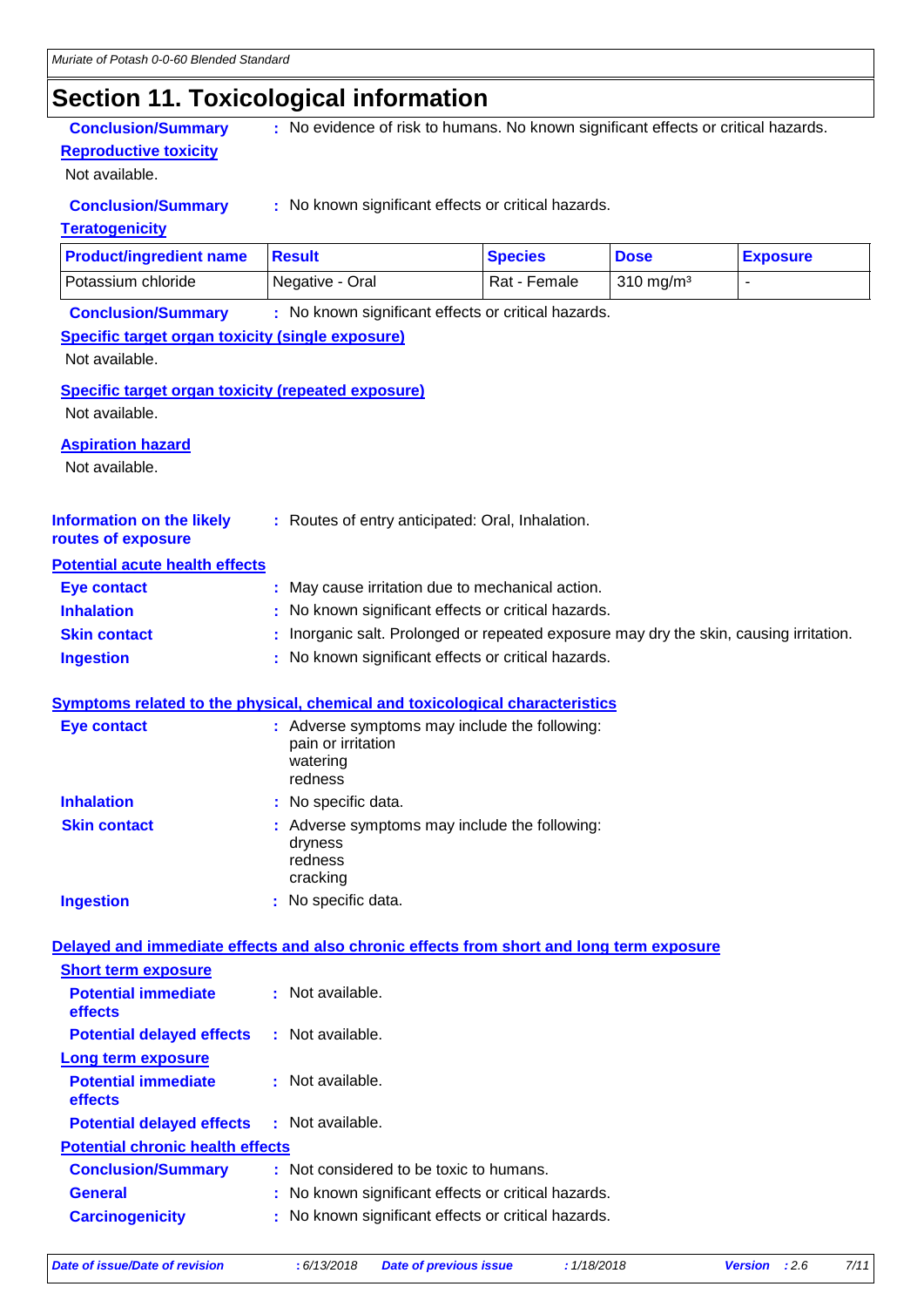### **Section 11. Toxicological information**

**Toxicity**

- **Mutagenicity** : No known significant effects or critical hazards.
- **Teratogenicity :** No known significant effects or critical hazards.
- **Developmental effects :** No known significant effects or critical hazards.
- **Fertility effects** : No known significant effects or critical hazards.

# **Section 12. Ecological information**

| <b>TOXICITY</b>                |                                     |                                                                    |                 |
|--------------------------------|-------------------------------------|--------------------------------------------------------------------|-----------------|
| <b>Product/ingredient name</b> | <b>Result</b>                       | <b>Species</b>                                                     | <b>Exposure</b> |
| Potassium chloride             | Acute EC50 1337000 µg/l Fresh water | Algae - Navicula seminulum                                         | 96 hours        |
|                                | Acute LC50 30.1 mg/l Fresh water    | Daphnia - Moinodaphnia                                             | 48 hours        |
|                                |                                     | macleayi - Neonate                                                 |                 |
|                                | Acute EC50 9.24 g/L Fresh water     | Algae - Desmodesmus<br>subspicatus                                 | 72 hours        |
|                                | Acute EC50 83000 µg/l Fresh water   | Daphnia - Daphnia magna                                            | 48 hours        |
|                                | Acute LC50 9.68 mg/l Fresh water    | Crustaceans - Pseudosida<br>ramosa - Neonate                       | 48 hours        |
|                                | Acute LC50 435000 µg/l Fresh water  | Fish - Gambusia affinis - Adult                                    | 96 hours        |
|                                | Chronic NOEC 240.45 mg/l Marine     | Crustaceans - Americamysis                                         | 48 hours        |
|                                | water                               | bahia                                                              |                 |
| Sodium chloride                | Acute EC50 2430000 µg/l Fresh water | Algae - Navicula seminulum                                         | 96 hours        |
|                                | Acute EC50 28.85 mg/dm3 Fresh water | Algae - Pseudokirchneriella<br>subcapitata                         | 72 hours        |
|                                | Acute EC50 519.6 mg/l Fresh water   | Crustaceans - Cypris<br>subglobosa                                 | 48 hours        |
|                                | Acute IC50 6.87 g/L Fresh water     | Aquatic plants - Lemna minor                                       | 96 hours        |
|                                | Acute LC50 1661 mg/l Fresh water    | Daphnia - Daphnia magna                                            | 48 hours        |
|                                | Acute LC50 1000000 µg/l Fresh water | Fish - Morone saxatilis - Larvae                                   | 96 hours        |
|                                | Chronic LC10 781 mg/l Fresh water   | Crustaceans - Hyalella azteca -<br>Juvenile (Fledgling, Hatchling, | 3 weeks         |
|                                |                                     | Weanling)                                                          |                 |
|                                | Chronic NOEC 6 g/L Fresh water      | Aquatic plants - Lemna minor                                       | 96 hours        |
|                                | Chronic NOEC 0.314 g/L Fresh water  | Daphnia - Daphnia pulex                                            | 21 days         |
|                                | Chronic NOEC 100 mg/l Fresh water   | Fish - Gambusia holbrooki -                                        | 8 weeks         |
|                                |                                     | Adult                                                              |                 |

**Conclusion/Summary :** No known significant effects or critical hazards.

### **Persistence and degradability**

| <b>Product/ingredient name</b> | <b>Aquatic half-life</b> | <b>Photolysis</b> | Biodegradability |
|--------------------------------|--------------------------|-------------------|------------------|
| Potash, Granular, 0-0-60       |                          |                   | Readily          |

### **Bioaccumulative potential**

| <b>Product/ingredient name</b> | $\mathsf{LoaP}_\mathsf{ow}$ | <b>BCF</b> | <b>Potential</b> |
|--------------------------------|-----------------------------|------------|------------------|
| Potash, Granular, 0-0-60       |                             |            | low              |

#### **Mobility in soil**

**:** Not available.

```
coefficient (Koc)
```
**Soil/water partition** 

**Other adverse effects** : No known significant effects or critical hazards.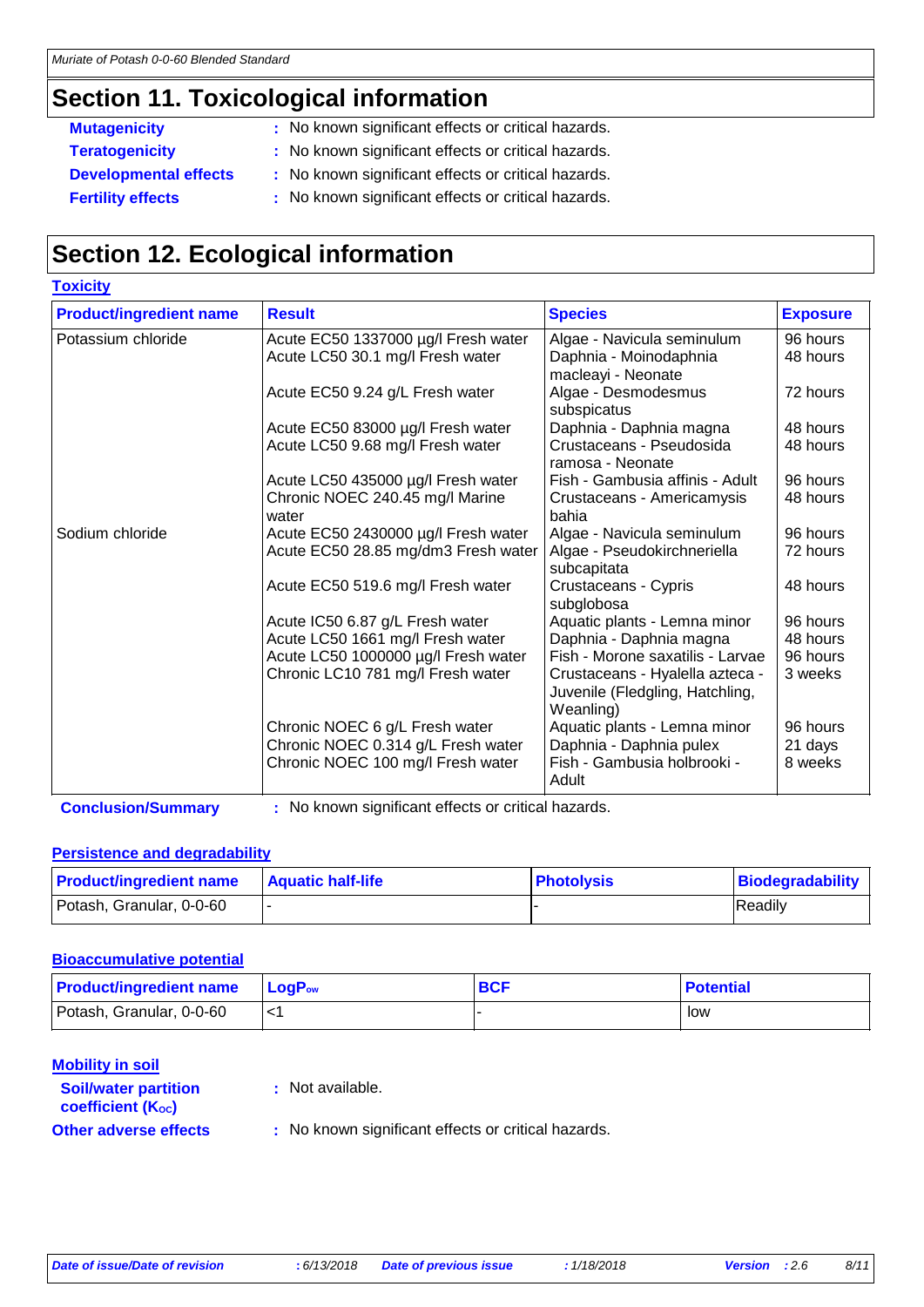### **Section 13. Disposal considerations**

#### **Disposal methods :**

The generation of waste should be avoided or minimized wherever possible. Disposal of this product, solutions and any by-products should at all times comply with the requirements of environmental protection and waste disposal legislation and any regional local authority requirements. Dispose of surplus and nonrecyclable products via a licensed waste disposal contractor. Waste should not be disposed of untreated to the sewer unless fully compliant with the requirements of all authorities with jurisdiction. Waste packaging should be recycled. Avoid dispersal of spilled material and runoff and contact with soil, waterways, drains and sewers.

|                                         | <b>TDG</b><br><b>Classification</b>                                                                                         | <b>DOT</b><br><b>Classification</b> | <b>Mexico</b><br><b>Classification</b> | <b>IMDG</b>    | <b>IATA</b>    |
|-----------------------------------------|-----------------------------------------------------------------------------------------------------------------------------|-------------------------------------|----------------------------------------|----------------|----------------|
| <b>UN number</b>                        | Not regulated.                                                                                                              | Not regulated.                      | Not regulated.                         | Not regulated. | Not regulated. |
| <b>UN proper</b><br>shipping name       |                                                                                                                             |                                     | ٠                                      |                |                |
| <b>Transport</b><br>hazard class(es)    |                                                                                                                             |                                     | $\blacksquare$                         |                |                |
| <b>Packing group</b>                    |                                                                                                                             |                                     | $\blacksquare$                         |                |                |
| <b>Environmental</b><br>hazards         | No.                                                                                                                         | No.                                 | No.                                    | No.            | No.            |
| <b>Additional</b><br><b>information</b> | - Classification per<br>the current<br>revision,<br>Transportation of<br>Dangerous Goods<br>Regulation, Part 2,<br>Sec 2.3. |                                     |                                        |                |                |

**Special precautions for user** : Transport within user's premises: always transport in closed containers that are upright and secure. Ensure that persons transporting the product know what to do in the event of an accident or spillage.

**Transport in bulk according to Annex II of MARPOL and the IBC Code :** Not available.

### **Section 15. Regulatory information**

### **Canadian lists**

| <b>Canadian NPRI</b>                                         | : None of the components are listed.                                       |
|--------------------------------------------------------------|----------------------------------------------------------------------------|
| <b>CEPA Toxic substances</b>                                 | : None of the components are listed.                                       |
| <b>Canada inventory</b>                                      | : This material is listed or exempted.                                     |
| International regulations                                    |                                                                            |
|                                                              | <b>Chemical Weapon Convention List Schedules I, II &amp; III Chemicals</b> |
| Not listed.                                                  |                                                                            |
| <b>Montreal Protocol (Annexes A, B, C, E)</b><br>Not listed. |                                                                            |
| <b>Stockholm Convention on Persistent Organic Pollutants</b> |                                                                            |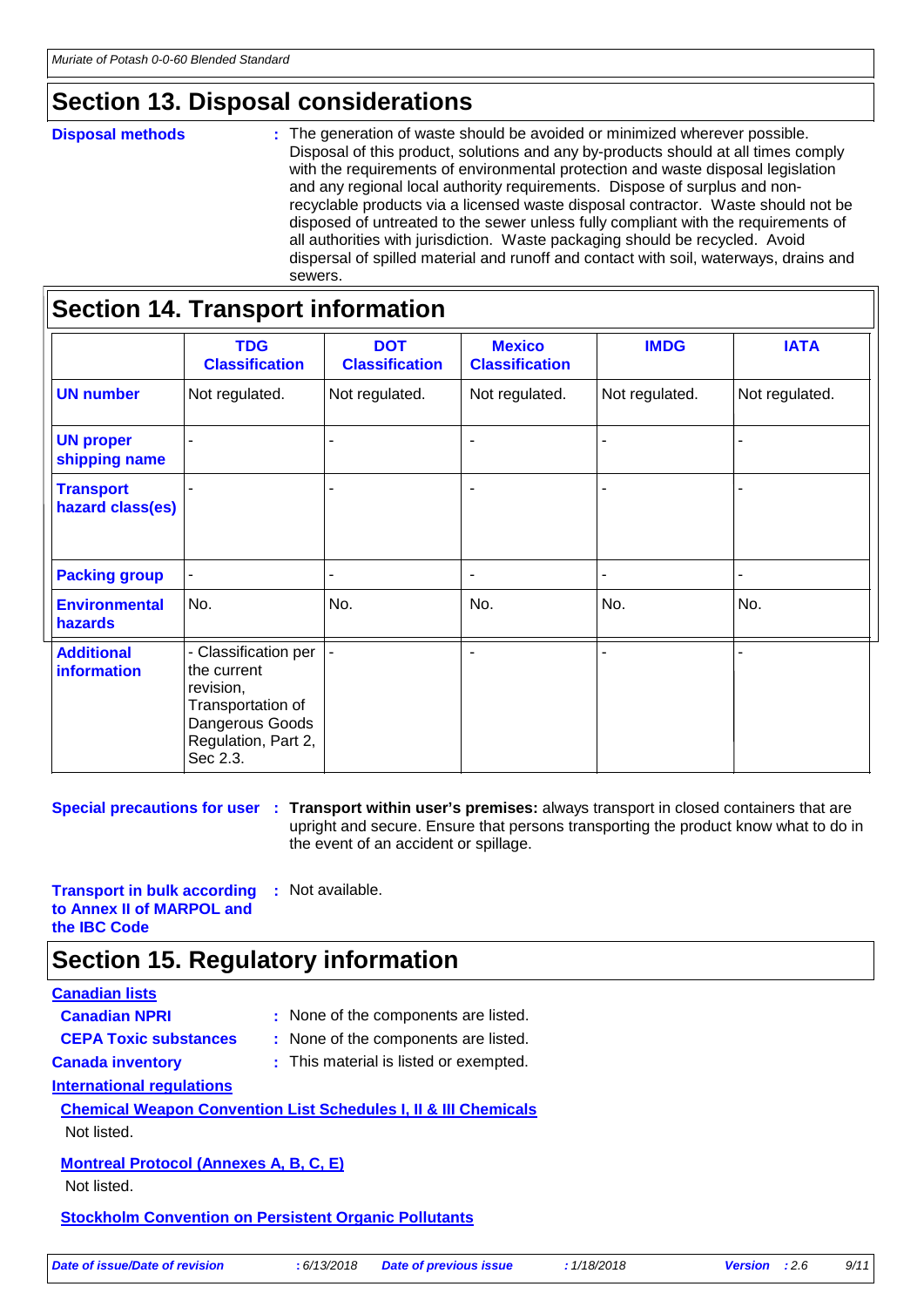# **Section 15. Regulatory information**

#### Not listed.

### **Rotterdam Convention on Prior Informed Consent (PIC)** Not listed.

### **UNECE Aarhus Protocol on POPs and Heavy Metals**

Not listed.

| <b>Inventory list</b>                                                             |                                                            |
|-----------------------------------------------------------------------------------|------------------------------------------------------------|
| <b>Australia</b>                                                                  | : This material is listed or exempted.                     |
| <b>China</b>                                                                      | This material is listed or exempted.                       |
| <b>Europe</b>                                                                     | This material is listed or exempted.                       |
| <b>Japan</b>                                                                      | This material is listed or exempted.                       |
| <b>Malaysia</b>                                                                   | Not determined.                                            |
| <b>New Zealand</b>                                                                | This material is listed or exempted.                       |
| <b>Philippines</b>                                                                | This material is listed or exempted.                       |
| <b>Republic of Korea</b>                                                          | This material is listed or exempted.                       |
| <b>Taiwan</b>                                                                     | Not determined.                                            |
| <b>Turkey</b>                                                                     | : Not determined.                                          |
| <b>U.S. Federal Regulations:</b>                                                  | : TSCA 8(a) CDR Exempt/Partial exemption: Not determined   |
|                                                                                   | TSCA 8(b) inventory:: This material is listed or exempted. |
| <b>Clean Air Act Section 112</b><br>(b) Hazardous Air<br><b>Pollutants (HAPs)</b> | : Not listed                                               |
| <b>Clean Air Act Section 602</b><br><b>Class I Substances</b>                     | : Not listed                                               |
| <b>Clean Air Act Section 602</b><br><b>Class II Substances</b>                    | : Not listed                                               |
| <b>DEA List I Chemicals</b><br><b>(Precursor Chemicals)</b>                       | : Not listed                                               |
| <b>DEA List II Chemicals</b><br><b>(Essential Chemicals)</b>                      | : Not listed                                               |
|                                                                                   | <b>SARA 302/304 Composition/information on ingredients</b> |
| <b>SARA 304 RQ</b>                                                                | : Not applicable.                                          |
| <b>SARA 311/312</b>                                                               |                                                            |
| <b>Classification</b>                                                             | : Not applicable.                                          |
| <b>State regulations</b>                                                          |                                                            |
| <b>Massachusetts</b>                                                              | : None of the components are listed.                       |
| <b>New York</b>                                                                   | : None of the components are listed.                       |
| <b>New Jersey</b>                                                                 | : None of the components are listed.                       |
| <b>Pennsylvania</b>                                                               | : None of the components are listed.                       |
| <b>California Prop. 65</b>                                                        | : Not listed.                                              |
| Contian 16 Other information                                                      |                                                            |

### **Section 16. Other information**

| <b>History</b>                                                                         |                 |                               |             |                        |       |
|----------------------------------------------------------------------------------------|-----------------|-------------------------------|-------------|------------------------|-------|
| Date of issue/Date of<br>revision                                                      | $\pm$ 6/13/2018 |                               |             |                        |       |
| Date of previous issue                                                                 | : 1/18/2018     |                               |             |                        |       |
| <b>Version</b>                                                                         | : 2.6           |                               |             |                        |       |
| $\triangledown$ Indicates information that has changed from previously issued version. |                 |                               |             |                        |       |
| Date of issue/Date of revision                                                         | : 6/13/2018     | <b>Date of previous issue</b> | : 1/18/2018 | <b>Version</b> : $2.6$ | 10/11 |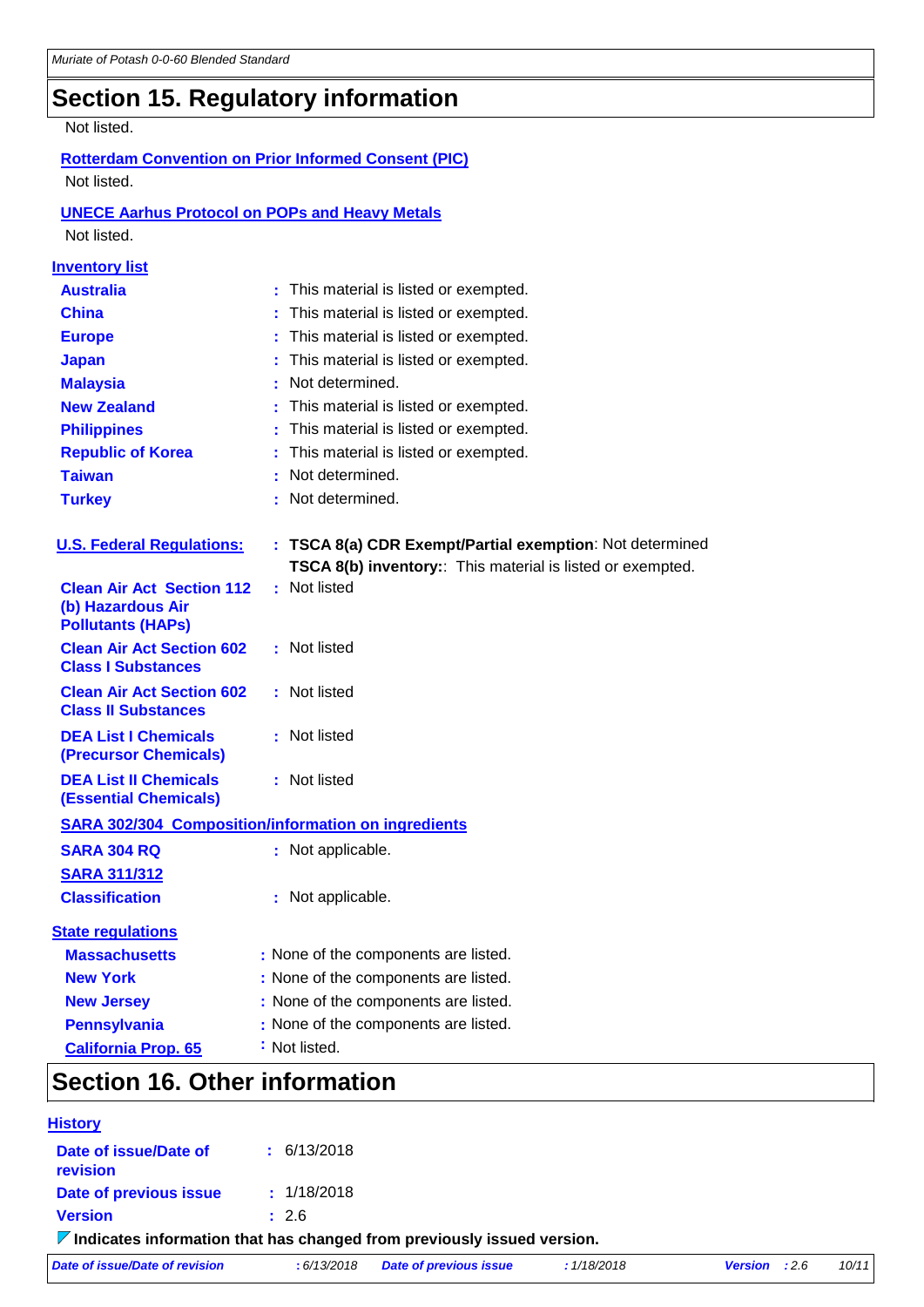### **Section 16. Other information**

| <b>Key to abbreviations</b> | $:$ ATE = Acute Toxicity Estimate<br><b>BCF</b> = Bioconcentration Factor<br>GHS = Globally Harmonized System of Classification and Labelling of Chemicals<br>IATA = International Air Transport Association<br>IBC = Intermediate Bulk Container<br>IMDG = International Maritime Dangerous Goods<br>LogPow = logarithm of the octanol/water partition coefficient<br>MARPOL = International Convention for the Prevention of Pollution From Ships,<br>1973 as modified by the Protocol of 1978. ("Marpol" = marine pollution)<br>$UN = United Nations$ |
|-----------------------------|----------------------------------------------------------------------------------------------------------------------------------------------------------------------------------------------------------------------------------------------------------------------------------------------------------------------------------------------------------------------------------------------------------------------------------------------------------------------------------------------------------------------------------------------------------|
|                             | HPR = Hazardous Products Regulations                                                                                                                                                                                                                                                                                                                                                                                                                                                                                                                     |

#### **Procedure used to derive the classification**

| <b>Classification</b> |                | <b>Justification</b> |
|-----------------------|----------------|----------------------|
| Not classified.       |                |                      |
| <b>References</b>     | Not available. |                      |

#### **Notice to reader**

#### **DISCLAIMER AND LIMITATION OF LIABILITY**

**The information and recommendations contained in this Safety Data Sheet ("SDS") relate only to the specific material referred to herein (the "Material") and do not relate to the use of such Material in combination with any other material or process. The information and recommendations contained herein are believed to be current and correct as of the date of this SDS. HOWEVER, THE INFORMATION AND RECOMMENDATIONS ARE PRESENTED WITHOUT WARRANTY, REPRESENTATION OR LICENSE OF ANY KIND, EXPRESS OR IMPLIED, WITH RESPECT TO THEIR ACCURACY, CORRECTNESS OR COMPLETENESS, AND THE SELLER, SUPPLIER AND MANUFACTURER OF THE MATERIAL AND THEIR RESPECTIVE AFFILIATES (COLLECTIVELY, THE "SUPPLIER") DISCLAIM ALL LIABILITY FOR RELIANCE ON SUCH INFORMATION AND RECOMMENDATIONS. This SDS is not a guarantee of safety. A buyer or user of the Material (a "Recipient") is responsible for ensuring that it has all current information necessary to safely use the Material for its specific purpose.**

**FURTHERMORE, THE RECIPIENT ASSUMES ALL RISK IN CONNECTION WITH THE USE OF THE MATERIAL. THE RECIPIENT ASSUMES ALL RESPONSIBILITY FOR ENSURING THE MATERIAL IS USED IN A SAFE MANNER IN COMPLIANCE WITH APPLICABLE ENVIRONMENTAL, HEALTH, SAFETY AND SECURITY LAWS, POLICIES AND GUIDELINES. THE SUPPLIER DOES NOT WARRANT THE MERCHANTABILITY OF THE MATERIAL OR THE FITNESS OF THE MATERIAL FOR ANY PARTICULAR USE AND ASSUMES NO RESPONSIBILITY FOR INJURY OR DAMAGE CAUSED DIRECTLY OR INDIRECTLY BY OR RELATED TO THE USE OF THE MATERIAL.**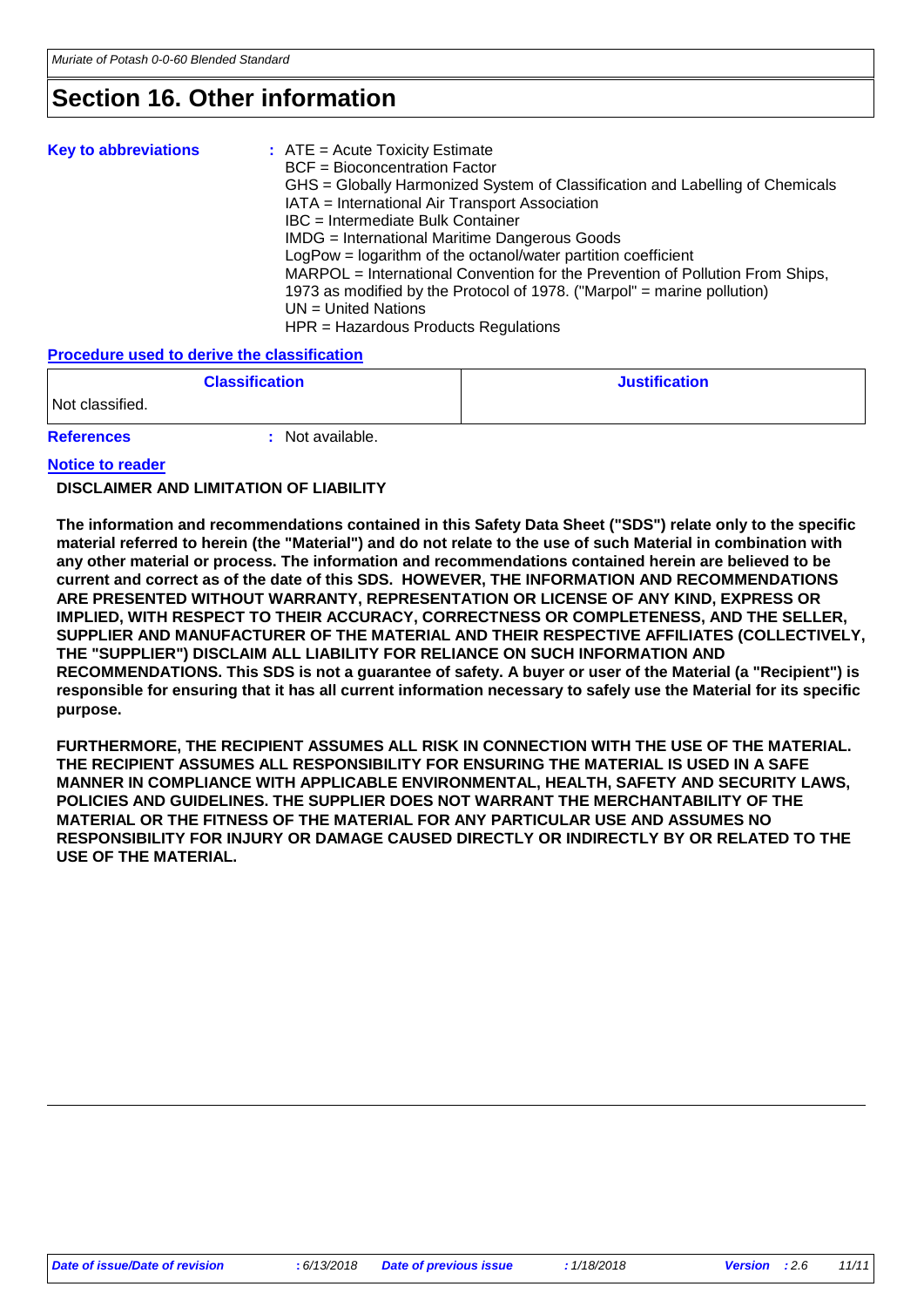

**service)**

### **Chlorure de Potassium 0-0-60 Blended Standard**

### **Section 1. Identification**

| Identificateur de produit                | : Chlorure de Potassium 0-0-60 Blended Standard                                             |
|------------------------------------------|---------------------------------------------------------------------------------------------|
| <b>Autres moyens</b><br>d'identification | : Code du produit: 3558-30661<br>$N^{\circ}$ d'historique des fiches toxicologiques : 14083 |
| <b>Type de produit</b>                   | : Solide.                                                                                   |

### **Utilisations pertinentes identifiées de la substance ou du mélange et utilisations non recommandées**

| Utilisations identifiées                                                      |                                                                                                                                                                                                                                                                                                                  |               |  |
|-------------------------------------------------------------------------------|------------------------------------------------------------------------------------------------------------------------------------------------------------------------------------------------------------------------------------------------------------------------------------------------------------------|---------------|--|
|                                                                               | Fertilisant. Fabrication de produits chimiques. Fabrication de fertilisants spéciaux.                                                                                                                                                                                                                            |               |  |
| Utilisations non recommandées                                                 |                                                                                                                                                                                                                                                                                                                  | <b>Raison</b> |  |
| Ne pas utilisée comme ingrédient dans l'alimentation humaine.                 |                                                                                                                                                                                                                                                                                                                  | Non autorisé  |  |
| Données relatives au<br>fournisseur                                           | : Agrium Canada Partnership (Une filiale de Nutrien Ltd.)<br>13131 Lake Fraser Drive, S.E.<br>Calgary, Alberta, Canada, T2J 7E8<br>Agrium U.S. Inc. (Une filiale de Nutrien Ltd.)<br>5296 Harvest Lake Drive<br>Loveland, CO 80538<br>Company phone number (North America):<br>1-800-403-2861 (Customer Service) |               |  |
| Numéro de téléphone à<br>composer en cas d'urgence<br>(indiquer les heures de | : Mutrien 24 hr numéros de téléphone d'urgence:<br>Anglais:                                                                                                                                                                                                                                                      |               |  |

Transport: 1-800-792-8311 Médical: 1-303-389-1653 Français ou Espagnol: Transport ou Médical: 1-303-389-1654

## **Section 2. Identification des dangers**

| <b>Classement de la</b><br>substance ou du mélange | : Non classé.                                                                                                                                                                                                                                                                                                                                                                                                                                                  |                                                   |             |                        |      |
|----------------------------------------------------|----------------------------------------------------------------------------------------------------------------------------------------------------------------------------------------------------------------------------------------------------------------------------------------------------------------------------------------------------------------------------------------------------------------------------------------------------------------|---------------------------------------------------|-------------|------------------------|------|
| <b>Statut OSHA/HCS</b>                             | : Alors que ce produit n'est pas considéré dangereux selon la norme OSHA sur la<br>communication de renseignements à l'égard des matières dangereuses (29 CFR<br>1910.1200), cette fiche signalétique contient des informations utiles critiques pour<br>une manipulation prudente et une utilisation convenable du produit. Cette fiche<br>signalétique devrait être conservée et mise à la disposition des employés et tout<br>autre utilisateur du produit. |                                                   |             |                        |      |
| Éléments d'étiquetage SGH                          |                                                                                                                                                                                                                                                                                                                                                                                                                                                                |                                                   |             |                        |      |
| <b>Pictogrammes de danger</b>                      |                                                                                                                                                                                                                                                                                                                                                                                                                                                                | Not Applicable.                                   |             |                        |      |
|                                                    |                                                                                                                                                                                                                                                                                                                                                                                                                                                                | No Aplicable.                                     |             |                        |      |
|                                                    |                                                                                                                                                                                                                                                                                                                                                                                                                                                                | Non applicable.                                   |             |                        |      |
| <b>Mention d'avertissement</b>                     |                                                                                                                                                                                                                                                                                                                                                                                                                                                                | : Pas de mention de danger.                       |             |                        |      |
| <b>Mentions de danger</b>                          |                                                                                                                                                                                                                                                                                                                                                                                                                                                                | : Aucun effet important ou danger critique connu. |             |                        |      |
| <b>Conseils de prudence</b>                        |                                                                                                                                                                                                                                                                                                                                                                                                                                                                |                                                   |             |                        |      |
| <b>Généralités</b>                                 | : Lire l'étiquette avant utilisation. Tenir hors de portée des enfants. En cas de<br>consultation d'un médecin, garder à disposition le récipient ou l'étiquette.                                                                                                                                                                                                                                                                                              |                                                   |             |                        |      |
| Date d'édition/Date de révision                    | : 6/13/2018                                                                                                                                                                                                                                                                                                                                                                                                                                                    | <b>Date de publication</b><br><b>précédente</b>   | : 1/18/2018 | :2.6<br><b>Version</b> | 1/12 |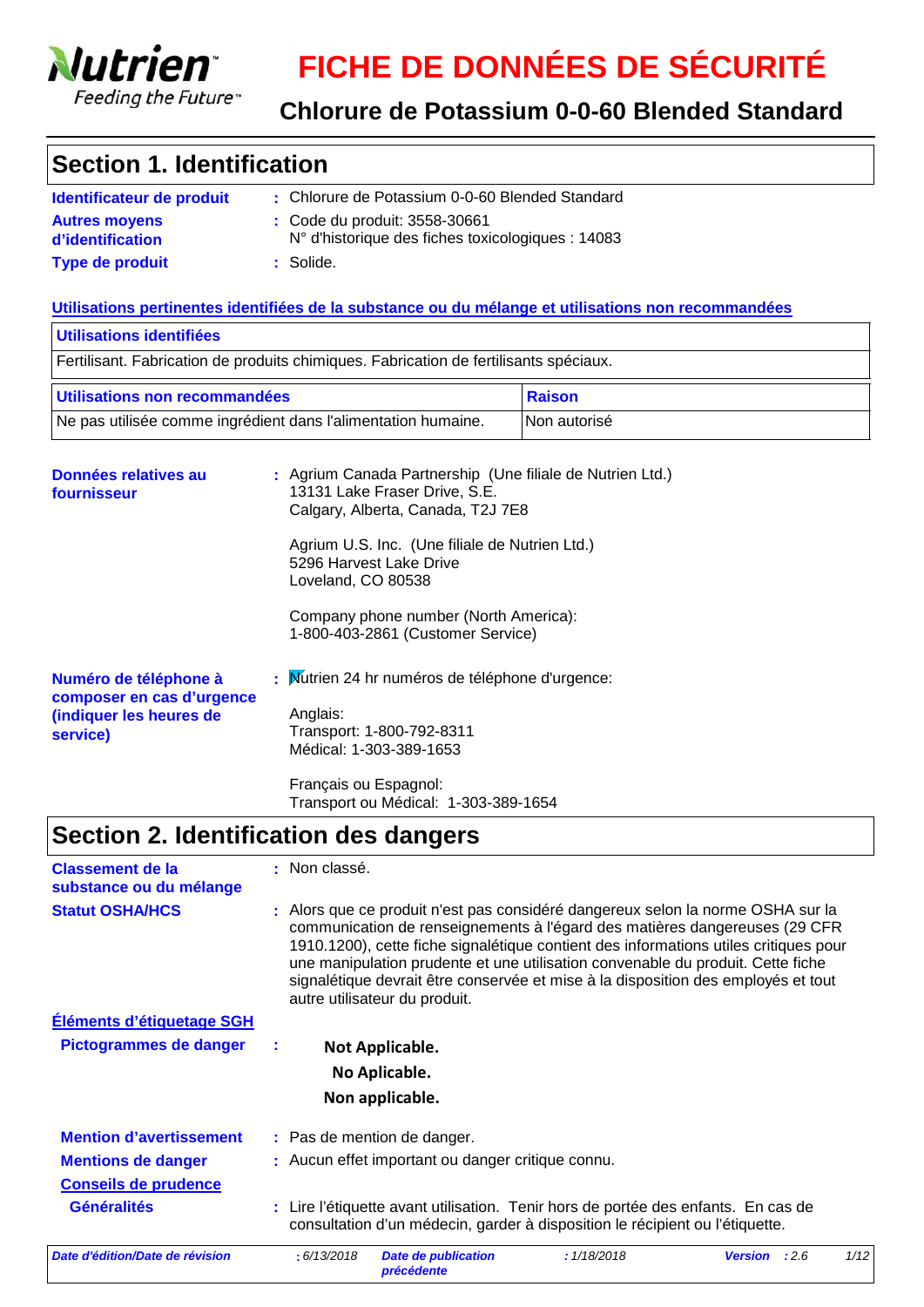### **Section 2. Identification des dangers**

| <b>Prévention</b>                                                        | : Non applicable.                                                                                                                                                                                                                                                                      |
|--------------------------------------------------------------------------|----------------------------------------------------------------------------------------------------------------------------------------------------------------------------------------------------------------------------------------------------------------------------------------|
| <b>Intervention</b>                                                      | : Non applicable.                                                                                                                                                                                                                                                                      |
| <b>Stockage</b>                                                          | : Non applicable.                                                                                                                                                                                                                                                                      |
| <b>Élimination</b>                                                       | : Non applicable.                                                                                                                                                                                                                                                                      |
| Éléments d'une étiquette<br>complémentaire                               | $\pm$ Aucun connu.                                                                                                                                                                                                                                                                     |
| <b>Autres dangers qui ne</b><br>donnent pas lieu à une<br>classification | : La manipulation et/ou la transformation de cette substance peuvent éventuellement<br>générer une poussière capable de provoquer une irritation mécanique des yeux, de<br>la peau, du nez et de la gorge.<br>Le contact avec un produit chaud peut provoquer des brûlures thermiques. |

### **Section 3. Composition/information sur les ingrédients**

| Substance/préparation                       | Substance multi-constituants |            |                        |
|---------------------------------------------|------------------------------|------------|------------------------|
| Nom des ingrédients                         |                              | $\%$ (p/p) | Numéro CAS             |
| Chlorure de potassium<br>Chlorure de sodium |                              | >95<br>-4  | 7447-40-7<br>7647-14-5 |

Toute concentration présentée comme une plage vise à protéger la confidentialité ou est expliquée par une variation entre les lots.

**Dans l'état actuel des connaissances du fournisseur et dans les concentrations d'application, aucun autre ingrédient présent n'est classé comme dangereux pour la santé ou l'environnement, et donc nécessiterait de figurer dans cette section.**

**Les limites d'exposition professionnelle, quand elles sont disponibles, sont énumérées à la section 8.**

### **Section 4. Premiers soins**

#### **Description des premiers soins nécessaires**

| <b>Contact avec les yeux</b> | : Rincer immédiatement les yeux à grande eau, en soulevant de temps en temps les<br>paupières supérieures et inférieures. Enlever les lentilles de contact si usé et si<br>elles peuvent être facilement enlevés. En cas d'irritation, consulter un médecin.                                                                                                                                                                                                                                                                                                                                                             |
|------------------------------|--------------------------------------------------------------------------------------------------------------------------------------------------------------------------------------------------------------------------------------------------------------------------------------------------------------------------------------------------------------------------------------------------------------------------------------------------------------------------------------------------------------------------------------------------------------------------------------------------------------------------|
| <b>Inhalation</b>            | : Transporter la personne à l'air frais. Aucun effet important. Consulter un médecin<br>pour détecter tout signe de respiration sifflante et / ou des difficultés respiratoires.<br>Pour des conseils supplémentaires appeler le numéro d'urgence médicale dans<br>cette FDS ou votre centre antipoison ou un fournisseur de soins médicaux.                                                                                                                                                                                                                                                                             |
| <b>Contact avec la peau</b>  | : Aucun effet important. Rincer les zones affectées avec de l'eau. Enlever les<br>vêtements contaminés, des bijoux et des chaussures. Laver les articles avant de les<br>réutiliser. Obtenir des soins médicaux pour une douleur persistante de la peau ou<br>d'irritation. Pour des conseils supplémentaires appeler le numéro d'urgence<br>médicale dans cette FDS ou votre centre antipoison ou un médecin.                                                                                                                                                                                                           |
| <b>Ingestion</b>             | : Laver la bouche avec de l'eau. Enlever les prothèses dentaires s'il y a lieu. En cas<br>d'ingestion de la matière et si la personne exposée est consciente, lui donner de<br>petites quantités d'eau à boire. Arrêter si la personne se sent malade car des<br>vomissements peuvent être dangereux. Ne pas faire vomir sauf indication contraire<br>émanant du personnel médical. En cas de vomissements, garder la tête basse afin<br>d'éviter la pénétration du vomi dans les poumons. Consulter un médecin si les<br>effets nocifs persistent ou sont graves. Ne rien faire ingérer à une personne<br>inconsciente. |

**Symptômes et effets les plus importants, qu'ils soient aigus ou retardés**

| Effets aigus potentiels sur la santé                                                                                                                                                                                           |                                                                                                                                                          |
|--------------------------------------------------------------------------------------------------------------------------------------------------------------------------------------------------------------------------------|----------------------------------------------------------------------------------------------------------------------------------------------------------|
| <b>Contact avec les yeux</b>                                                                                                                                                                                                   | : Peut causer l'irritation dûe à action mécanique.                                                                                                       |
| <b>Inhalation</b>                                                                                                                                                                                                              | : Aucun effet important ou danger critique connu.                                                                                                        |
| <b>Contact avec la peau</b>                                                                                                                                                                                                    | : Sel inorganique. Une exposition prolongée ou répétée peut dessécher la peau,<br>provoquant une irritation.                                             |
| <b>Ingestion</b>                                                                                                                                                                                                               | : Aucun effet important ou danger critique connu.                                                                                                        |
| Signes/symptômes de surexposition                                                                                                                                                                                              |                                                                                                                                                          |
| the contract of the first contract of the contract of the contract of the contract of the contract of the contract of the contract of the contract of the contract of the contract of the contract of the contract of the cont | 11000010<br>0.400010<br>and the state of the state of the state of the state of the state of the state of the state of the state of the<br>$\mathbf{11}$ |

*Date d'édition/Date de révision* **:** *6/13/2018 Date de publication précédente : 1/18/2018 Version : 2.6 2/12*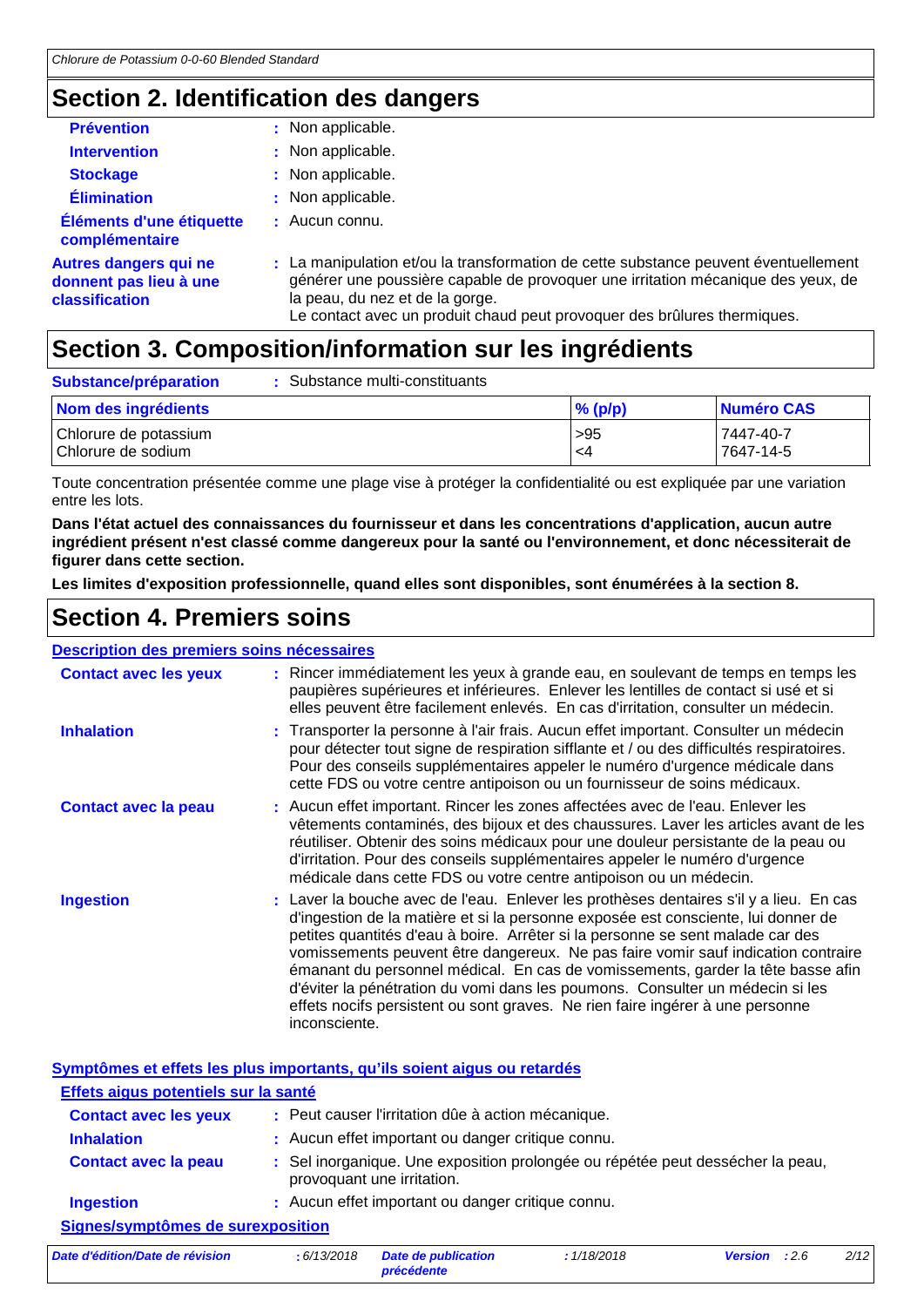### **Section 4. Premiers soins**

| <b>Contact avec les yeux</b>     | Les symptômes néfastes peuvent éventuellement comprendre ce qui suit:<br>douleur ou irritation<br>larmoiement<br>rougeur                                                                                                                                                                                                                                                                                                                                                                                                                                               |
|----------------------------------|------------------------------------------------------------------------------------------------------------------------------------------------------------------------------------------------------------------------------------------------------------------------------------------------------------------------------------------------------------------------------------------------------------------------------------------------------------------------------------------------------------------------------------------------------------------------|
| <b>Inhalation</b>                | : Aucune donnée spécifique.                                                                                                                                                                                                                                                                                                                                                                                                                                                                                                                                            |
| <b>Contact avec la peau</b>      | : Les symptômes néfastes peuvent éventuellement comprendre ce qui suit:<br>sécheresse<br>rougeur<br>gerçure                                                                                                                                                                                                                                                                                                                                                                                                                                                            |
| <b>Ingestion</b>                 | : Aucune donnée spécifique.                                                                                                                                                                                                                                                                                                                                                                                                                                                                                                                                            |
|                                  | <u>Mention de la nécessité d'une prise en charge médicale immédiate ou d'un traitement spécial, si nécessaire</u>                                                                                                                                                                                                                                                                                                                                                                                                                                                      |
| Note au médecin traitant         | : Traitement symptomatique requis. Contactez le spécialiste en traitement de poison<br>immédiatement si de grandes quantités ont été ingérées ou inhalées. En cas<br>d'inhalation de produits de décomposition dans un feu, des symptômes peuvent se<br>manifester à retardement. La personne exposée peut nécessiter une surveillance<br>médicale pendant 48 heures. Pour professionnel, multilingue, assistance médicale,<br>en cas d'urgence médicale impliquant des produits Nutrien, téléphoner à Nutrien<br>mondiale 24 heures Numéro d'urgence: 1-303-389-1654. |
| <b>Traitements particuliers</b>  | : Pas de traitement particulier. Traitement symptomatique requis.                                                                                                                                                                                                                                                                                                                                                                                                                                                                                                      |
| <b>Protection des sauveteurs</b> | : Aucune initiative ne doit être prise qui implique un risque individuel ou en l'absence<br>de formation appropriée. La réanimation des patients d'exposition orale bouche-à-<br>bouche est pas recommandé. Des secouristes avec des vêtements contaminés                                                                                                                                                                                                                                                                                                              |

doivent être décontaminés adéquatement.

### **Voir Information toxicologique (section 11)**

# **Section 5. Mesures à prendre en cas d'incendie**

| <b>Moyens d'extinction</b>                                                                          |                                                                                                                                                                                                                                     |  |
|-----------------------------------------------------------------------------------------------------|-------------------------------------------------------------------------------------------------------------------------------------------------------------------------------------------------------------------------------------|--|
| <b>Agents extincteurs</b><br>appropriés                                                             | : Ininflammable. Produit incombustible. Employer un agent extincteur qui convient<br>aux feux environnants.                                                                                                                         |  |
| <b>Agents extincteurs</b><br><b>inappropriés</b>                                                    | : Aucun connu.                                                                                                                                                                                                                      |  |
| Dangers spécifiques du<br>produit                                                                   | : Aucun risque spécifique d'incendie ou d'explosion.                                                                                                                                                                                |  |
| <b>Produit de décomposition</b><br>thermique dangereux                                              | : Non applicable.                                                                                                                                                                                                                   |  |
| Mesures spéciales de<br>protection pour les<br>pompiers                                             | : En présence d'incendie, circonscrire rapidement le site en évacuant toute personne<br>se trouvant près des lieux de l'accident. Ne prendre aucune mesure impliquant un<br>risque personnel ou en l'absence de formation adéquate. |  |
| <b>Équipement de protection</b><br>spécial pour le personnel<br>préposé à la lutte contre le<br>feu | : Il est impératif que les pompiers portent un équipement de protection adéquat, ainsi<br>qu'un appareil respiratoire autonome (ARA) équipé d'un masque couvre-visage à<br>pression positive.                                       |  |
| <b>Remarque</b>                                                                                     | : Aucun risque spécifique d'incendie ou d'explosion. Contenez et recueillez l'eau<br>combattait le feu pour traitement plus en retard et disposition.                                                                               |  |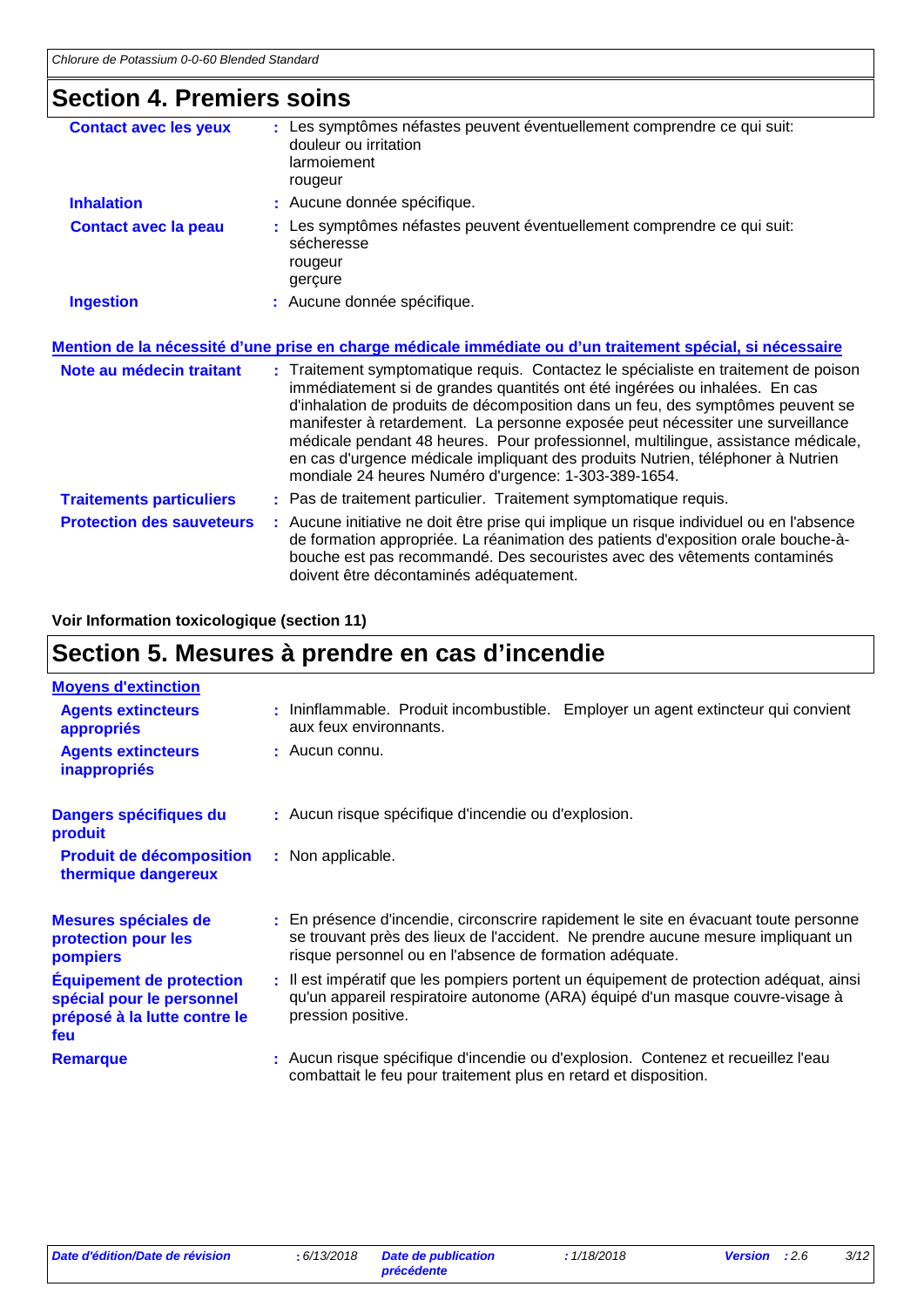# **Section 6. Mesures à prendre en cas de déversement accidentel**

|                                               | Précautions individuelles, équipements de protection et mesures d'urgence                                                                                                                                                                                                             |
|-----------------------------------------------|---------------------------------------------------------------------------------------------------------------------------------------------------------------------------------------------------------------------------------------------------------------------------------------|
| Pour le personnel non<br>affecté aux urgences | : Ne prendre aucune mesure impliquant un risque personnel ou en l'absence de<br>formation adéquate. Empêcher l'accès aux personnes gênantes ou non protégées.<br>Porter un équipement de protection individuelle approprié.                                                           |
| Intervenants en cas<br>d'urgence              | : Si des vêtements spécialisés sont requis pour traiter un déversement, prendre note<br>de tout renseignement donné à la Section 8 sur les matériaux appropriés ou non.<br>Consultez également les renseignements sous « Pour le personnel non affecté aux<br>urgences ».             |
| <b>Précautions</b><br>environnementales       | : Évitez la dispersion des matériaux déversés, ainsi que leur écoulement et tout<br>contact avec le sol, les voies navigables, les drains et les égouts. Avertir les<br>autorités compétentes si le produit a engendré des effets néfastes (égouts, voies<br>navigables, sol ou air). |
|                                               | Méthodes et matériaux pour le confinement et le nettoyage                                                                                                                                                                                                                             |
| <b>Petit déversement</b>                      | : Ecarter les conteneurs de la zone de déversement. Utiliser l'équipement approprié<br>de placer la substance déversée dans un récipient pour une réutilisation ou<br>d'élimination.<br>ou<br>Eliminer par l'intermédiaire d'une entreprise spécialisée autorisée.                    |
| <b>Grand déversement</b>                      | : Aucune information additionnelle.                                                                                                                                                                                                                                                   |

# **Section 7. Manutention et stockage**

| Précautions relatives à la sûreté en matière de manutention                       |                                                                                                                                                                                                                                                                                                                                                                                                                                                                                                                                                                                                                                                                                                                                                                                                                                                                                                                                                                                                                                                                                                                                                                                                                                                                                                                                                                                                                                                                                                                                                                                                                                                                                                                                                                                                                                                                                                 |                                                                                                                                                                                                                                                                                                                                                                   |             |                |      |      |
|-----------------------------------------------------------------------------------|-------------------------------------------------------------------------------------------------------------------------------------------------------------------------------------------------------------------------------------------------------------------------------------------------------------------------------------------------------------------------------------------------------------------------------------------------------------------------------------------------------------------------------------------------------------------------------------------------------------------------------------------------------------------------------------------------------------------------------------------------------------------------------------------------------------------------------------------------------------------------------------------------------------------------------------------------------------------------------------------------------------------------------------------------------------------------------------------------------------------------------------------------------------------------------------------------------------------------------------------------------------------------------------------------------------------------------------------------------------------------------------------------------------------------------------------------------------------------------------------------------------------------------------------------------------------------------------------------------------------------------------------------------------------------------------------------------------------------------------------------------------------------------------------------------------------------------------------------------------------------------------------------|-------------------------------------------------------------------------------------------------------------------------------------------------------------------------------------------------------------------------------------------------------------------------------------------------------------------------------------------------------------------|-------------|----------------|------|------|
| <b>Mesures de protection</b>                                                      |                                                                                                                                                                                                                                                                                                                                                                                                                                                                                                                                                                                                                                                                                                                                                                                                                                                                                                                                                                                                                                                                                                                                                                                                                                                                                                                                                                                                                                                                                                                                                                                                                                                                                                                                                                                                                                                                                                 | : Revêtir un équipement de protection individuelle approprié (voir Section 8). Ne pas<br>ingérer. Éviter le contact avec les yeux, la peau et les vêtements. Garder dans le<br>conteneur d'origine ou dans un autre conteneur de substitution homologué fabriqué<br>à partir d'un matériau compatible et tenu hermétiquement clos lorsqu'il n'est pas<br>utilisé. |             |                |      |      |
| <b>Conseils sur l'hygiène</b><br>générale au travail                              |                                                                                                                                                                                                                                                                                                                                                                                                                                                                                                                                                                                                                                                                                                                                                                                                                                                                                                                                                                                                                                                                                                                                                                                                                                                                                                                                                                                                                                                                                                                                                                                                                                                                                                                                                                                                                                                                                                 | : Les personnes travaillant avec ce produit devraient se laver les mains et la figure<br>avant de manger, boire ou fumer. Retirer les vêtements et l'équipement de<br>protection contaminés avant de pénétrer dans des aires de repas. Consulter                                                                                                                  |             |                |      |      |
| Conditions de sûreté en<br>matière de stockage, y<br>compris les incompatibilités | également la Section 8 pour d'autres renseignements sur les mesures d'hygiène.<br>: Stocker conformément à la réglementation locale. Peut former des piles abruptes<br>qui peuvent s'effondrer sans préavis lorsqu'elles sont transportées ou entreposées<br>en vrac. Cela peut endommager l'équipement et mettre en danger les travailleurs.<br>Le risque de formation de falaises et d'effondrement soudain augmente si le produit<br>est chargé ou stocké à chaud ou dans des conditions d'humidité élevée. Evitez<br>toute formation de pentes raides lors du retrait du produit. Si le produit a cliffé, ou a<br>adhéré de la stockage ou au conteneur de transport, rester hors de la zone de<br>danger potentiel dans le cas où le matériau s'effondre. Ne pas entrer dans les bacs,<br>les wagons ou les camions sans procéder à une évaluation des risques et<br>seulement après avoir respecté toutes les exigences relatives à l'espace confiné.<br>Assurez-vous de prendre en compte les exigences de protection contre les chutes<br>et de veiller à ce que l'équipement mobile ne bouge pas. Desserrez avec précaution<br>le produit fixé de l'extérieur du conteneur en utilisant des vibrations mécaniques,<br>des marteaux ou d'autres dispositifs.<br>Veiller à ce que les sacs en vrac, ou de petits paquets, stockés dans les niveaux<br>sont empilés, palettisés, bloqué, interverrouillé, ou autrement fixé à empêcher le<br>glissement, de roulement, ou l'effondrement. Faites preuve de prudence lors de<br>l'ouverture camion ou le wagon portes en tant que produit peut avoir décalés<br>pendant le transport.<br>Doit être stocké dans un endroit sec. Absorbe l'humidité sur le stockage à long<br>terme dans des conditions d'humidité élevée. Conserver à l'écart des matières<br>incompatibles (voir la section 10). Lorsque le produit est entreposé dans des |                                                                                                                                                                                                                                                                                                                                                                   |             |                |      |      |
| Date d'édition/Date de révision                                                   |                                                                                                                                                                                                                                                                                                                                                                                                                                                                                                                                                                                                                                                                                                                                                                                                                                                                                                                                                                                                                                                                                                                                                                                                                                                                                                                                                                                                                                                                                                                                                                                                                                                                                                                                                                                                                                                                                                 | : 6/13/2018<br><b>Date de publication</b>                                                                                                                                                                                                                                                                                                                         | : 1/18/2018 | <b>Version</b> | :2.6 | 4/12 |

*précédente*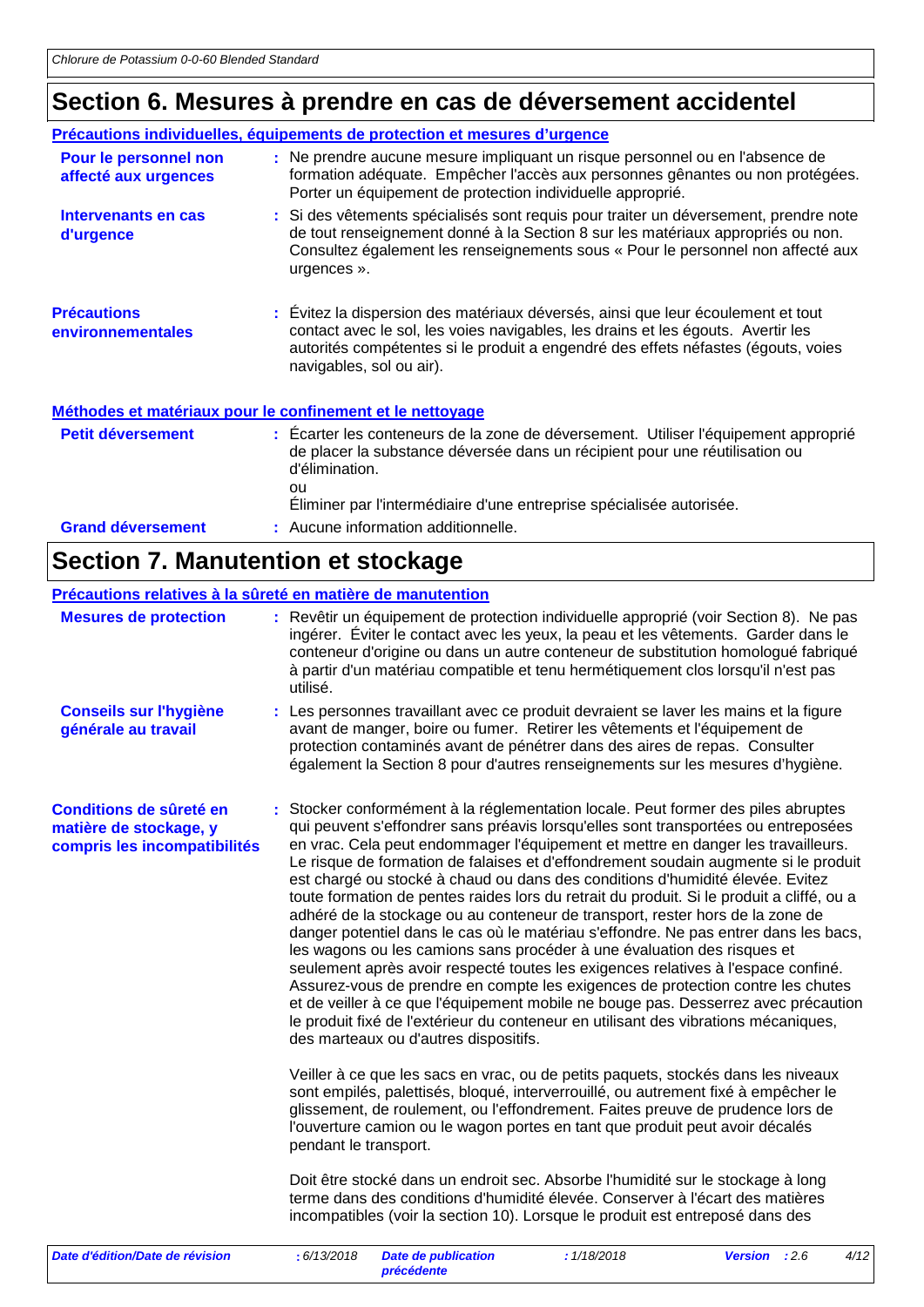### **Section 7. Manutention et stockage**

contenants pouvant être fermés, garder le contenant hermétiquement fermé et scellé jusqu'au moment de l'utilisation. Les récipients scellables qui ont été ouverts doivent être soigneusement refermés et maintenus en position verticale pour éviter les fuites. Ne pas stocker dans des contenants non étiquetés.

### **Section 8. Contrôle de l'exposition/protection individuelle**

#### **Paramètres de contrôle**

**Limites d'exposition professionnelle**

| Nom des ingrédients                                       |   |              |                                                       | <b>Limites d'exposition</b>                                                                                                                                                                                                                                                                                                                                                                                                                                                                                                               |                |      |      |
|-----------------------------------------------------------|---|--------------|-------------------------------------------------------|-------------------------------------------------------------------------------------------------------------------------------------------------------------------------------------------------------------------------------------------------------------------------------------------------------------------------------------------------------------------------------------------------------------------------------------------------------------------------------------------------------------------------------------------|----------------|------|------|
| Chlorure de potassium                                     |   |              |                                                       | <b>CA Alberta Provincial (Canada).</b><br>Alberta TWA: 10 mg/m3 Inhalable, 3 mg/<br>m3 Respirable, pour les Particules Pas<br>Autrement a Réglé: 10 mg/m <sup>3</sup> 8 heures.                                                                                                                                                                                                                                                                                                                                                           |                |      |      |
| Chlorure de potassium                                     |   |              |                                                       | <b>OSHA PEL (États-Unis).</b><br>TWA: 15 mg/m <sup>3</sup> , (Poussière non-claasifées<br>autrement (PNCA) Totalité des particules) 8<br>heures.                                                                                                                                                                                                                                                                                                                                                                                          |                |      |      |
| <b>Contrôles d'ingénierie</b><br>appropriés               |   |              | technicien aux contaminants en suspension dans l'air. | : Une bonne ventilation générale devrait être suffisante pour contrôler l'exposition du                                                                                                                                                                                                                                                                                                                                                                                                                                                   |                |      |      |
| <b>Contrôle de l'action des</b><br>agents d'environnement |   | acceptables. |                                                       | : Il importe de tester les émissions provenant des systèmes d'aération et du matériel<br>de fabrication pour vous assurer qu'elles sont conformes aux exigences de la<br>législation sur la protection de l'environnement. Dans certains cas, il sera<br>nécessaire d'équiper le matériel de fabrication d'un épurateur de gaz ou d'un filtre<br>ou de le modifier techniquement afin de réduire les émissions à des niveaux                                                                                                              |                |      |      |
| <b>Mesures de protection individuelle</b>                 |   |              |                                                       |                                                                                                                                                                                                                                                                                                                                                                                                                                                                                                                                           |                |      |      |
| <b>Mesures d'hygiène</b>                                  |   |              |                                                       | : Après manipulation de produits chimiques, lavez-vous les mains, les avant-bras et<br>le visage avec soin avant de manger, de fumer, d'aller aux toilettes et une fois votre<br>travail terminé. Laver les vêtements contaminés avant de les réutiliser.                                                                                                                                                                                                                                                                                 |                |      |      |
| <b>Protection oculaire/faciale</b>                        |   |              |                                                       | : Le port de lunettes de sécurité conformes à une norme approuvée est obligatoire<br>quand une évaluation des risques le préconise pour éviter toute exposition aux<br>éclaboussures de liquides, à la buée, aux gaz ou aux poussières. Si un contact est<br>possible, les protections suivantes doivent être portées, à moins qu'une évaluation<br>indique un besoin pour une protection supérieure : lunettes scellé                                                                                                                    |                |      |      |
| Protection de la peau                                     |   |              |                                                       |                                                                                                                                                                                                                                                                                                                                                                                                                                                                                                                                           |                |      |      |
| <b>Protection des mains</b>                               |   |              | mesure spéciale n'est habituellement indiquée.        | : L'équipement de protection individuelle varie, en fonction de votre évaluation des<br>risques. Lors de la manipulation de produits chimiques, porter en permanence des<br>gants étanches et résistants aux produits chimiques conformes à une norme<br>approuvée, si une évaluation du risque indique que cela est nécessaire. Aucune                                                                                                                                                                                                   |                |      |      |
| <b>Protection du corps</b>                                |   |              | normalement appropriées.                              | : L'équipement de protection individuelle varie, en fonction de votre évaluation des<br>risques. Des combinaisons de travail en coton ou en coton et synthétiques sont                                                                                                                                                                                                                                                                                                                                                                    |                |      |      |
| <b>Autre protection pour la</b><br>peau                   |   |              |                                                       | Il faut sélectionner des chaussures appropriées et toute autre mesure appropriée de<br>protection de la peau en fonction de la tâche en cours et des risques en cause et<br>cette sélection doit être approuvée par un spécialiste avant de manipuler ce produit.                                                                                                                                                                                                                                                                         |                |      |      |
| <b>Protection respiratoire</b>                            | ÷ |              | 29 CFR 1910.134 est en place.                         | Le choix du respirateur doit être fondé en fonction des niveaux d'expositions prévus<br>ou connus, du danger que représente le produit et des limites d'utilisation sécuritaire<br>du respirateur retenu. En fonction du risque et de la possibilité d'une exposition,<br>choisir un respirateur qui est conforme à la norme ou certification appropriée. Pour<br>les sites de travail américains où une protection respiratoire est requise, s'assurer<br>qu'un programme de protection respiratoire répondant aux exigences de la norme |                |      |      |
| <b>Dangers thermiques</b>                                 |   |              | protection résistants à la chaleur.                   | : Lors de la manipulation de la matière chaude, porter des gants et des vêtements de                                                                                                                                                                                                                                                                                                                                                                                                                                                      |                |      |      |
| Date d'édition/Date de révision                           |   | : 6/13/2018  | <b>Date de publication</b>                            | : 1/18/2018                                                                                                                                                                                                                                                                                                                                                                                                                                                                                                                               | <b>Version</b> | :2.6 | 5/12 |

*précédente*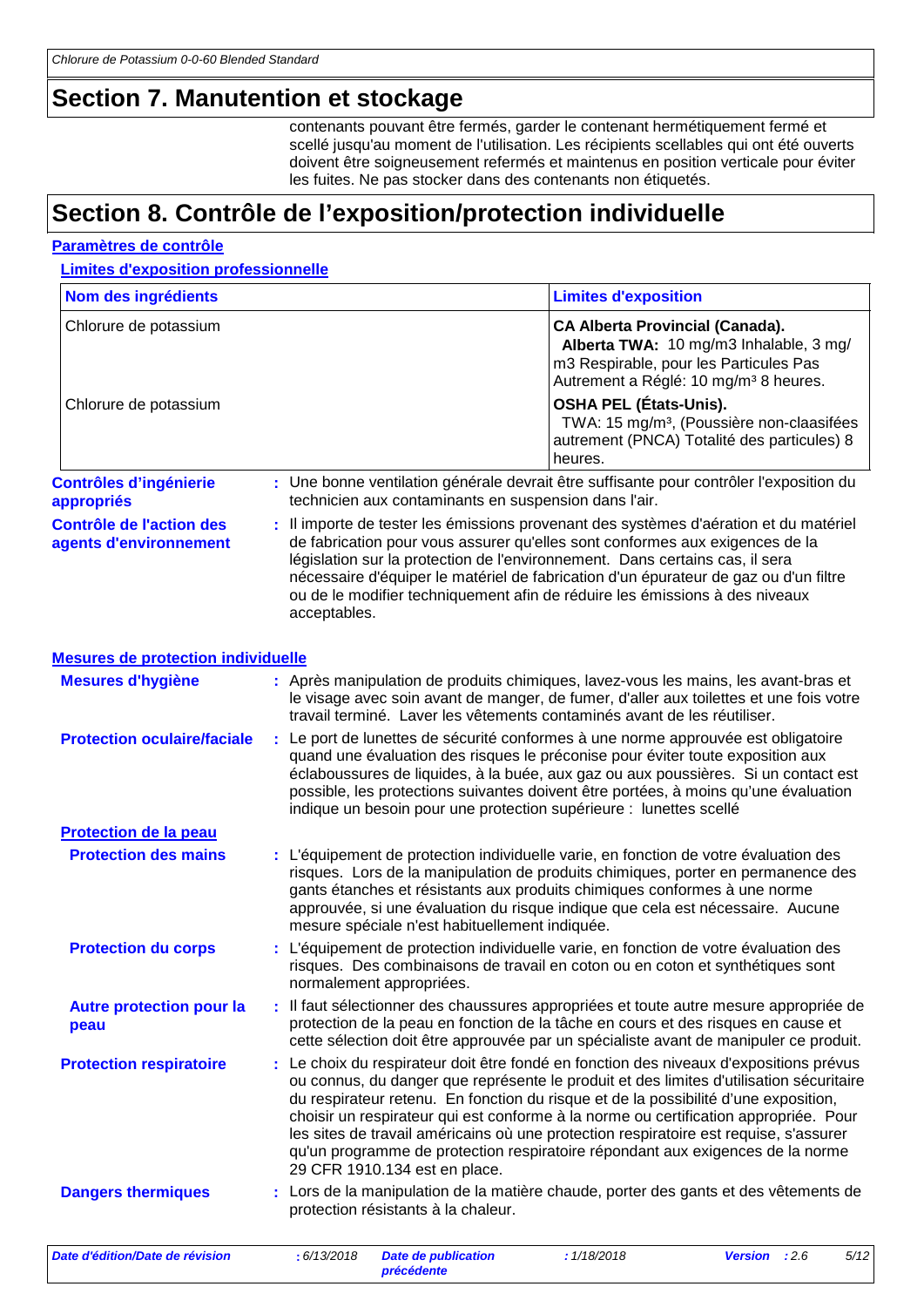# **Section 9. Propriétés physiques et chimiques**

| <b>Apparence</b>                                                    |                                                                                   |
|---------------------------------------------------------------------|-----------------------------------------------------------------------------------|
| <b>État physique</b>                                                | : Solide. [Granulés cristallins.]                                                 |
| <b>Couleur</b>                                                      | : Rouge-brun.                                                                     |
| <b>Odeur</b>                                                        | Inodore.                                                                          |
| <b>Seuil olfactif</b>                                               | : Non applicable.                                                                 |
| pH                                                                  | : 9 [Conc. (% poids / poids): 10%]                                                |
| <b>Point de fusion</b>                                              | : 773°C (1423.4°F)                                                                |
| <b>Point d'ébullition</b>                                           | : $1411^{\circ}$ C (2571.8°F)                                                     |
| Point d'éclair                                                      | [Le produit n'entretient pas une combustion.]                                     |
| <b>Taux d'évaporation</b>                                           | : Non applicable.                                                                 |
| Inflammabilité (solides et<br>gaz)                                  | : Non applicable.                                                                 |
| Limites inférieure et<br>supérieure d'explosion<br>(d'inflammation) | : Non applicable. Ininflammable. Non-combustible.                                 |
| <b>Tension de vapeur</b>                                            | : Non disponible.                                                                 |
| Densité de vapeur                                                   | : Non applicable                                                                  |
| <b>Densité relative</b>                                             | : Reportez-vous aux informations de spécification du produit.                     |
| <b>Solubilité</b>                                                   | : Facilement soluble dans les substances suivantes: l'eau froide et l'eau chaude. |
| Solubilité dans l'eau                                               | $: 355$ g/l                                                                       |
| Coefficient de partage n-<br>octanol/eau                            | : <1                                                                              |
| Température d'auto-<br><b>inflammation</b>                          | : Non applicable.                                                                 |
| Température de<br>décomposition                                     | : Non applicable.                                                                 |
| <b>Viscosité</b>                                                    | : Non applicable.                                                                 |

# **Section 10. Stabilité et réactivité**

| <b>Réactivité</b>                             | : N'est pas considéré comme réactif selon notre base de données.                                                                                                                                                                                                                                                                                            |
|-----------------------------------------------|-------------------------------------------------------------------------------------------------------------------------------------------------------------------------------------------------------------------------------------------------------------------------------------------------------------------------------------------------------------|
| <b>Stabilité chimique</b>                     | : Le produit est stable.                                                                                                                                                                                                                                                                                                                                    |
| Risque de réactions<br>dangereuses            | : Dans des conditions normales de stockage et d'utilisation, aucune réaction<br>dangereuse ne se produit.                                                                                                                                                                                                                                                   |
| <b>Conditions à éviter</b>                    | : Absorbe l'humidité durant l'entreposage à long terme dans un endroit à haute<br>teneur en humidité. Conserver dans un endroit bien ventilé et sec. Protéger de<br>l'humidité. Peut former des tas abruptes, qui peuvent se effondrer sans avis,<br>lorsqu'il est stocké en masse. Éviter la formation de pentes abruptes lorsque vous<br>retirez produit. |
| <b>Matériaux incompatibles</b>                | : Aucune donnée spécifique.                                                                                                                                                                                                                                                                                                                                 |
| <b>Produits de décomposition</b><br>dangereux | : Dans des conditions normales de stockage et d'utilisation, aucun produit de<br>décomposition dangereux ne devrait apparaître.                                                                                                                                                                                                                             |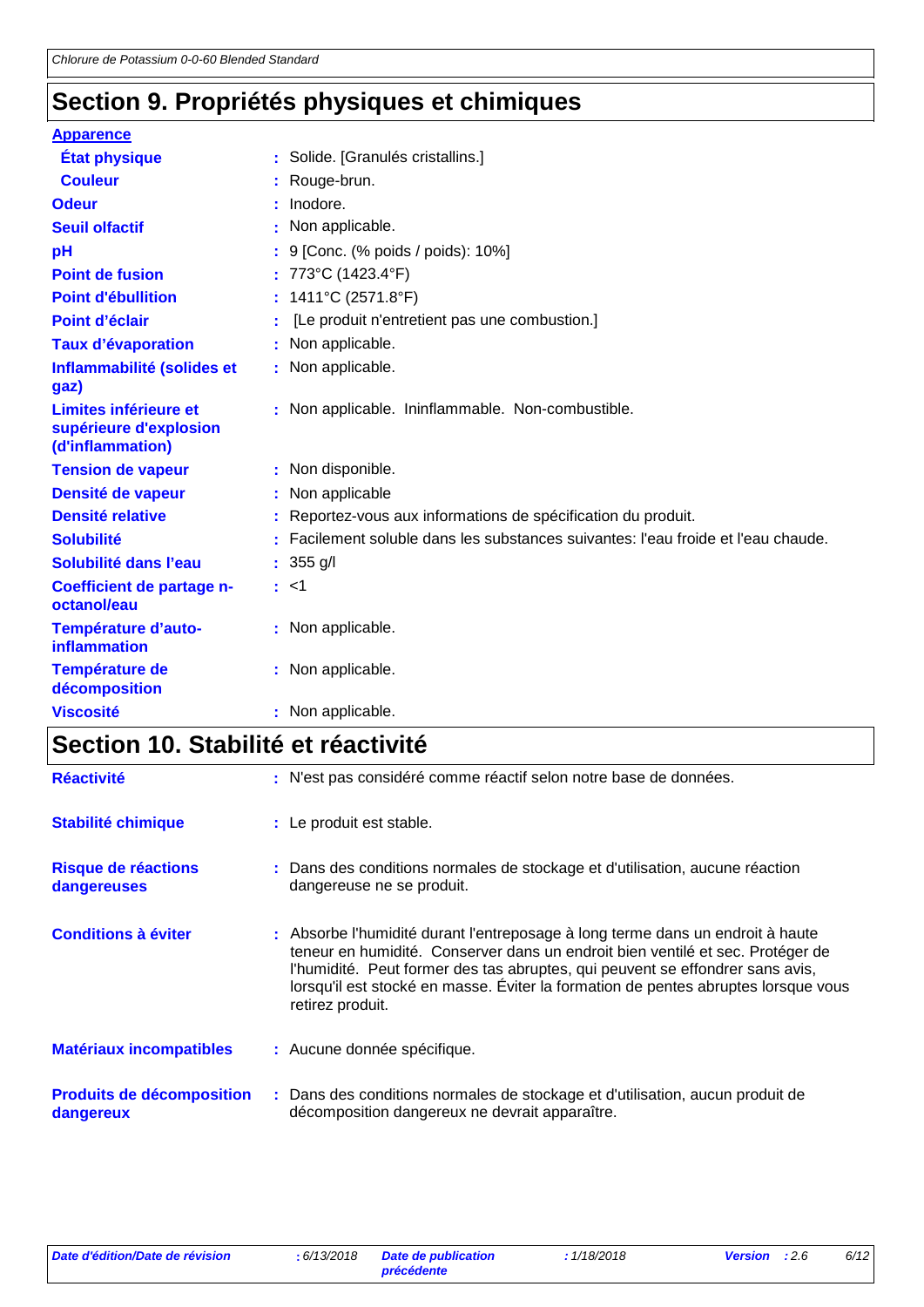### **Section 11. Données toxicologiques**

#### **Renseignements sur les effets toxicologiques**

| <b>Toxicité aiguë</b>                       |                                                   |                |                          |                   |
|---------------------------------------------|---------------------------------------------------|----------------|--------------------------|-------------------|
| Nom du produit ou de<br><b>l'ingrédient</b> | <b>Résultat</b>                                   | <b>Espèces</b> | <b>Dosage</b>            | <b>Exposition</b> |
| Chlorure de potassium<br>Chlorure de sodium | DL50 Orale<br>DL50 Orale                          | Rat<br>Rat     | 2600 mg/kg<br>3000 mg/kg |                   |
| <b>Conclusion/Résumé</b>                    | : Aucun effet important ou danger critique connu. |                |                          |                   |

#### **Irritation/Corrosion**

| Nom du produit ou de<br><b>l'ingrédient</b> | <b>Résultat</b> | <b>Espèces</b> | <b>Potentiel</b> | <b>Exposition</b>               | <b>Observation</b> |
|---------------------------------------------|-----------------|----------------|------------------|---------------------------------|--------------------|
| Chlorure de potassium                       | Yeux            | Lapin          |                  | 124 heures<br>500<br>milligrams | ٠                  |
| Chlorure de sodium                          | Yeux            | Lapin          | 0                |                                 |                    |

**Conclusion/Résumé**

- **Peau** : Aucun effet important ou danger critique connu.
- 
- Yeux **:** Aucune irritation significative, autre qu'une irritation mécanique, n'est à craindre.

**Sensibilisation**

**Respiratoire :** Aucun effet important ou danger critique connu.

Non disponible.

**Conclusion/Résumé**

**Peau** : Aucun effet important ou danger critique connu.

**Respiratoire :** Aucun effet important ou danger critique connu.

### **Mutagénicité**

| Nom du produit ou de<br><b>l'ingrédient</b>    | <b>Test</b> | <b>Expérience</b>                                                                        | <b>Résultat</b>    |
|------------------------------------------------|-------------|------------------------------------------------------------------------------------------|--------------------|
| Chlorure de potassium<br>Chlorure de potassium |             | Sujet: Bactéries<br>Expérience: In vivo<br>Sujet: Mammifère-Animal<br>Cellule: Somatique | Négatif<br>Négatif |

**Conclusion/Résumé :** Non mutagène au test Ames.

### **Cancérogénicité**

| Nom du produit ou de<br><b>l'ingrédient</b> | <b>Résultat</b>                                  | <b>Espèces</b>           | <b>Dosage</b> | <b>Exposition</b> |
|---------------------------------------------|--------------------------------------------------|--------------------------|---------------|-------------------|
| Chlorure de potassium<br>Chlorure de sodium | Négatif - Orale - TDLo<br>Négatif - Orale - TDLo | Rat - Mâle<br>Rat - Mâle | 1820 mg/kg    |                   |

**Conclusion/Résumé :** Risque non confirmé chez les humains. Aucun effet important ou danger critique connu.

### **Toxicité pour la reproduction**

Non disponible.

**Conclusion/Résumé :** Aucun effet important ou danger critique connu.

### **Tératogénicité**

| Nom du produit ou de<br><b>l'ingrédient</b> | <b>Résultat</b> | <b>Espèces</b> | <b>Dosage</b>        | <b>Exposition</b> |
|---------------------------------------------|-----------------|----------------|----------------------|-------------------|
| Chlorure de potassium                       | Négatif - Orale | Rat - Femelle  | $310 \text{ ma/m}^3$ | -                 |

**Conclusion/Résumé :** Aucun effet important ou danger critique connu.

**Toxicité systémique pour certains organes cibles - exposition unique -**

Non disponible.

*Date d'édition/Date de révision* **:** *6/13/2018 Date de publication*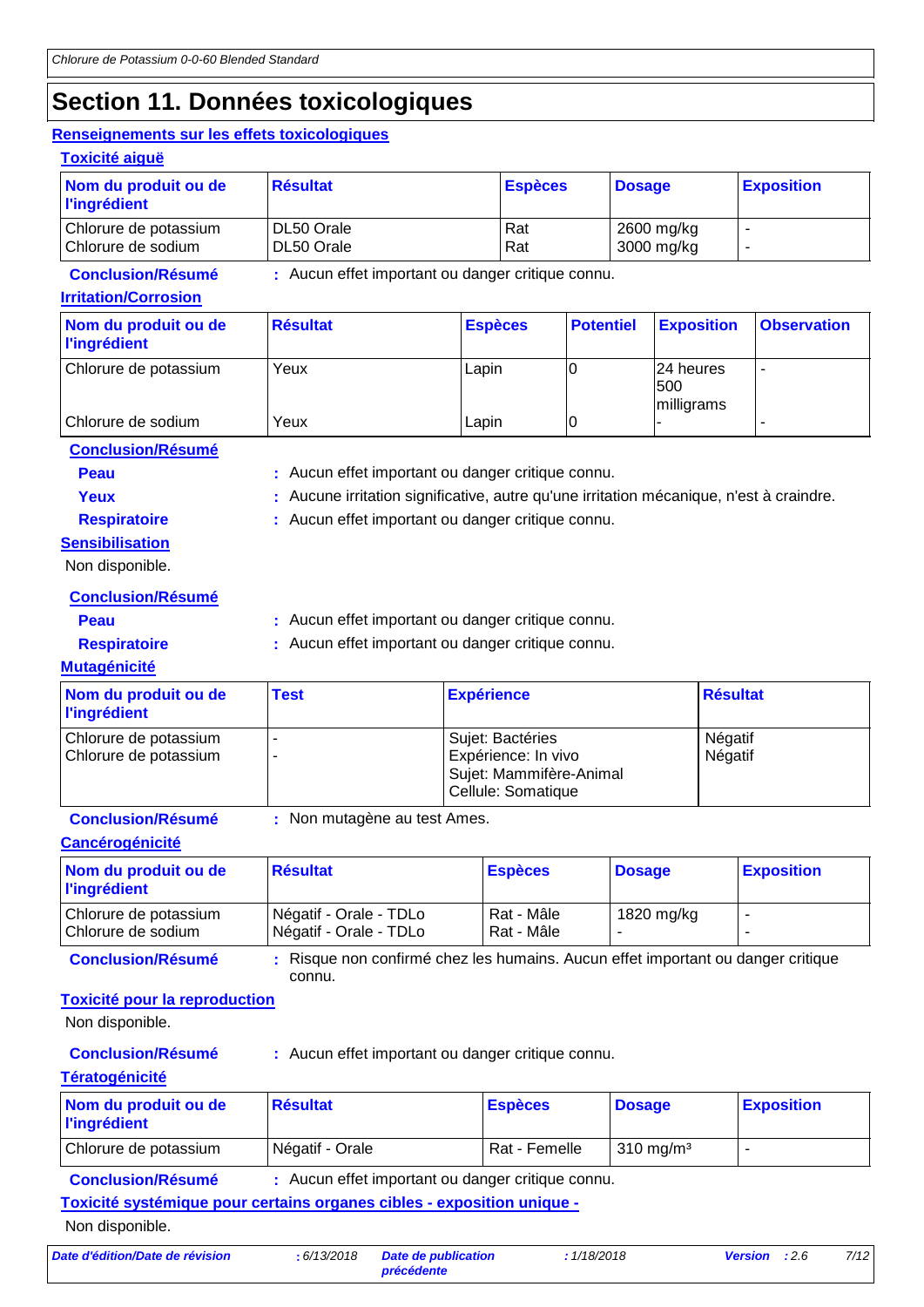# **Section 11. Données toxicologiques**

### **Toxicité pour certains organes cibles - expositions répétées -** Non disponible.

**Risque d'absorption par aspiration**

Non disponible.

| <b>Renseignements sur les</b><br>voies d'exposition<br>probables | : Voies d'entrée probables : Orale, Inhalation.                                                                            |
|------------------------------------------------------------------|----------------------------------------------------------------------------------------------------------------------------|
| Effets aigus potentiels sur la santé                             |                                                                                                                            |
| <b>Contact avec les yeux</b>                                     | : Peut causer l'irritation dûe à action mécanique.                                                                         |
| <b>Inhalation</b>                                                | : Aucun effet important ou danger critique connu.                                                                          |
| <b>Contact avec la peau</b>                                      | : Sel inorganique. Une exposition prolongée ou répétée peut dessécher la peau,<br>provoquant une irritation.               |
| <b>Ingestion</b>                                                 | : Aucun effet important ou danger critique connu.                                                                          |
|                                                                  | Symptômes correspondant aux caractéristiques physiques, chimiques et toxicologiques                                        |
| <b>Contact avec les yeux</b>                                     | : Les symptômes néfastes peuvent éventuellement comprendre ce qui suit:<br>douleur ou irritation<br>larmoiement<br>rougeur |
| <b>Inhalation</b>                                                | : Aucune donnée spécifique.                                                                                                |
| <b>Contact avec la peau</b>                                      | : Les symptômes néfastes peuvent éventuellement comprendre ce qui suit:<br>sécheresse<br>rougeur<br>gerçure                |
| <b>Ingestion</b>                                                 | : Aucune donnée spécifique.                                                                                                |
|                                                                  | Effets différés et immédiats ainsi que les effets chroniques causés par une exposition à court et à long terme             |
| <b>Exposition de courte durée</b>                                |                                                                                                                            |
| <b>Effets immédiats</b><br>possibles                             | : Non disponible.                                                                                                          |
| Effets différés possibles                                        | : Non disponible.                                                                                                          |
| <b>Exposition de longue durée</b>                                |                                                                                                                            |
| <b>Effets immédiats</b><br>possibles                             | : Non disponible.                                                                                                          |
| Effets différés possibles                                        | : Non disponible.                                                                                                          |
| Effets chroniques potentiels sur la santé                        |                                                                                                                            |
| <b>Conclusion/Résumé</b>                                         | : N'est pas considéré toxique pour les humains.                                                                            |
| <b>Généralités</b>                                               | : Aucun effet important ou danger critique connu.                                                                          |
| <b>Cancérogénicité</b>                                           | Aucun effet important ou danger critique connu.                                                                            |
| <b>Mutagénicité</b>                                              | : Aucun effet important ou danger critique connu.                                                                          |
| <b>Tératogénicité</b>                                            | : Aucun effet important ou danger critique connu.                                                                          |
| <b>Effets sur le</b><br>développement                            | : Aucun effet important ou danger critique connu.                                                                          |
| Effets sur la fertilité                                          | : Aucun effet important ou danger critique connu.                                                                          |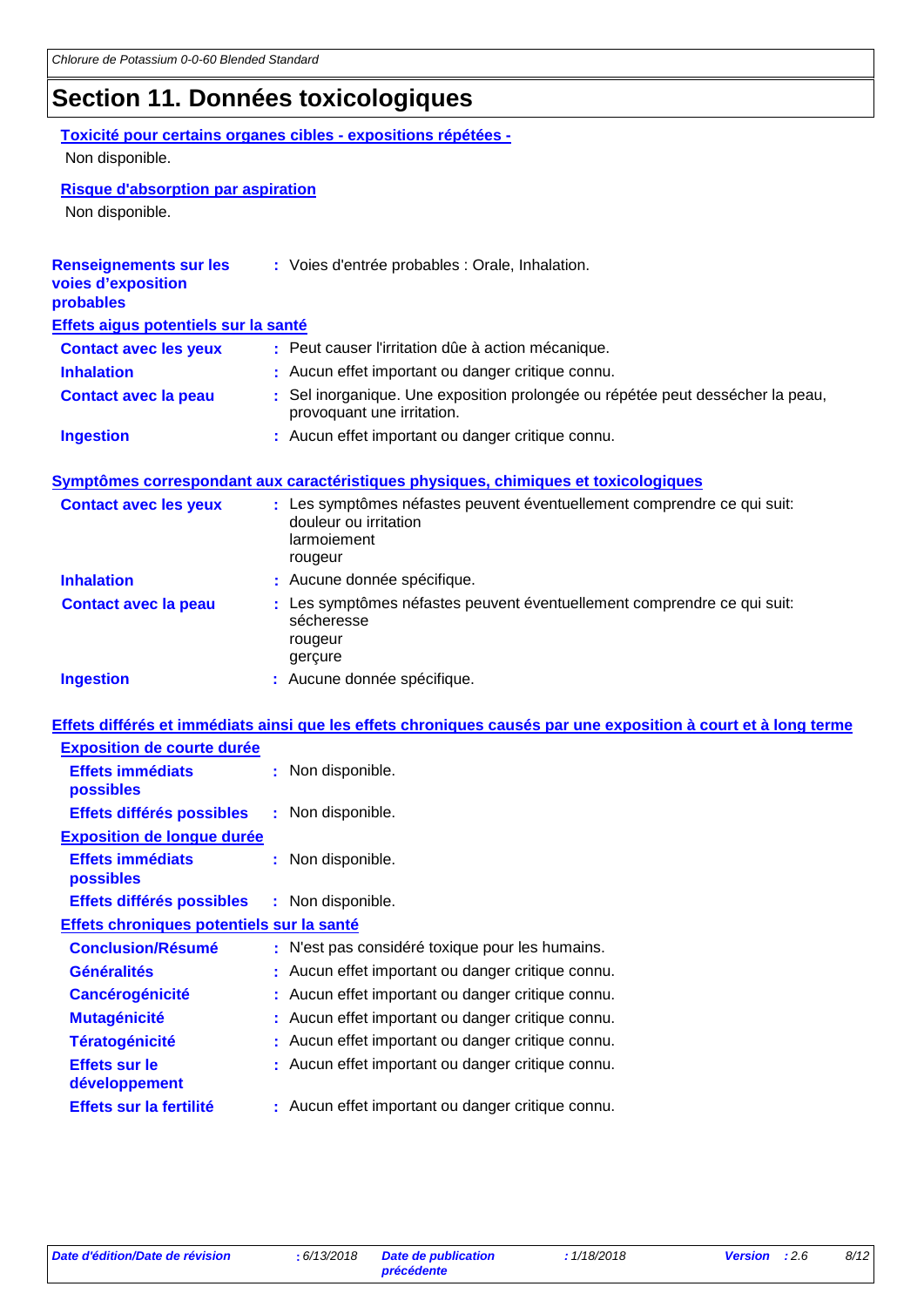# **Section 12. Données écologiques**

### **Toxicité**

| Nom du produit ou de<br><b>l'ingrédient</b> | <b>Résultat</b>                                                         | <b>Espèces</b>                                                                                   | <b>Exposition</b>      |
|---------------------------------------------|-------------------------------------------------------------------------|--------------------------------------------------------------------------------------------------|------------------------|
| Chlorure de potassium                       | Aiguë CE50 1337000 µg/l Eau douce<br>Aiguë CL50 30.1 mg/l Eau douce     | Algues - Navicula seminulum<br>Daphnie - Moinodaphnia<br>macleayi - Neonate                      | 96 heures<br>48 heures |
|                                             | Aiguë CE50 9.24 g/L Eau douce                                           | Algues - Desmodesmus<br>subspicatus                                                              | 72 heures              |
|                                             | Aiguë CE50 83000 µg/l Eau douce<br>Aiguë CL50 9.68 mg/l Eau douce       | Daphnie - Daphnia magna<br>Crustacés - Pseudosida ramosa<br>- Néonate                            | 48 heures<br>48 heures |
|                                             | Aiguë CL50 435000 µg/l Eau douce                                        | Poisson - Gambusia affinis -<br>Adult                                                            | 96 heures              |
|                                             | Chronique NOEC 240.45 mg/l Eau de<br>mer                                | Crustacés - Americamysis bahia                                                                   | 48 heures              |
| Chlorure de sodium                          | Aiguë CE50 2430000 µg/l Eau douce<br>Aiguë CE50 28.85 mg/dm3 Eau douce  | Algues - Navicula seminulum<br>Algues - Pseudokirchneriella<br>subcapitata                       | 96 heures<br>72 heures |
|                                             | Aiguë CE50 519.6 mg/l Eau douce<br>Aiguë CI50 6.87 g/L Eau douce        | Crustacés - Cypris subglobosa<br>Plantes aquatiques - Lemna<br>minor                             | 48 heures<br>96 heures |
|                                             | Aiguë CL50 1661 mg/l Eau douce<br>Aiguë CL50 1000000 µg/l Eau douce     | Daphnie - Daphnia magna<br>Poisson - Morone saxatilis -<br>Larve                                 | 48 heures<br>96 heures |
|                                             | Chronique CL10 781 mg/l Eau douce                                       | Crustacés - Hyalella azteca -<br>Juvénile (jeune à l'envol, larve<br>de poisson, porcelet sevré) | 3 semaines             |
|                                             | Chronique NOEC 6 g/L Eau douce                                          | Plantes aquatiques - Lemna<br>minor                                                              | 96 heures              |
|                                             | Chronique NOEC 0.314 g/L Eau douce<br>Chronique NOEC 100 mg/l Eau douce | Daphnie - Daphnia pulex<br>Poisson - Gambusia holbrooki -<br>Adulte                              | 21 jours<br>8 semaines |

**Conclusion/Résumé :** Aucun effet important ou danger critique connu.

### **Persistance et dégradation**

| Nom du produit ou de<br><b>l'ingrédient</b> | Demi-vie aquatique | <b>Photolyse</b> | <b>Biodégradabilité</b> |
|---------------------------------------------|--------------------|------------------|-------------------------|
| Potasse, granulaire, 0-0-60                 |                    |                  | Facilement              |

### **Potentiel de bioaccumulation**

| Nom du produit ou de<br><b>l'ingrédient</b> | $\mathsf{LogP}_\mathsf{ow}$ | <b>BCF</b> | <b>Potentiel</b> |
|---------------------------------------------|-----------------------------|------------|------------------|
| Potasse, granulaire, 0-0-60                 |                             |            | faible           |

| Mobilité dans le sol                               |                                                   |
|----------------------------------------------------|---------------------------------------------------|
| <b>Coefficient de répartition</b><br>sol/eau (Koc) | : Non disponible.                                 |
| <b>Autres effets nocifs</b>                        | : Aucun effet important ou danger critique connu. |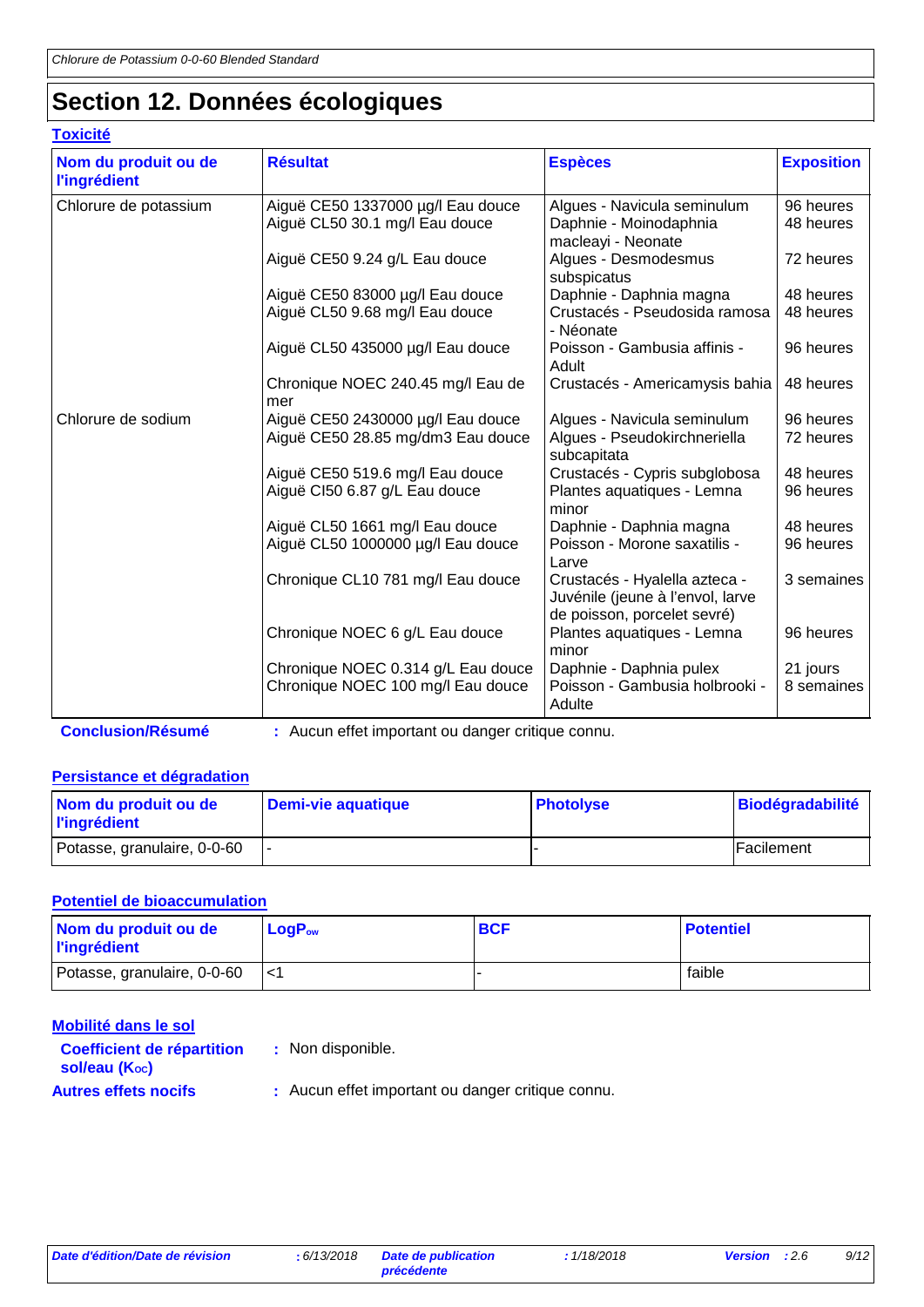### **Section 13. Données sur l'élimination**

#### : Il est important de réduire au minimum, voire d'éviter la génération de déchets chaque fois que possible. La mise au rebut de ce produit, des solutions et de tous les co-produits doit obéir en permanence aux dispositions de la législation sur la protection de l'environnement et l'élimination des déchets et demeurer conforme aux exigences des pouvoirs publics locaux. Éliminer le surplus et les produits non recyclables par l'intermédiaire d'une entreprise spécialisée autorisée. Ne pas rejeter les déchets non traités dans les égouts, à moins que ce soit en conformité avec les exigences de toutes les autorités compétentes. L'emballage des déchets doit être recyclé. Évitez la dispersion des matériaux déversés, ainsi que leur écoulement et tout contact avec le sol, les voies navigables, les drains et les égouts. **Méthodes d'élimination :**

### **Section 14. Informations relatives au transport**

|                                                                     | <b>Classification</b><br>pour le TMD                                                                                                     | <b>Classification</b><br>pour le DOT | <b>Classement</b><br>mexicain | <b>IMDG</b>     | <b>IATA</b>     |
|---------------------------------------------------------------------|------------------------------------------------------------------------------------------------------------------------------------------|--------------------------------------|-------------------------------|-----------------|-----------------|
| <b>Numéro ONU</b>                                                   | Non réglementé.                                                                                                                          | Non réglementé.                      | <b>Non</b><br>réglementé.     | Non réglementé. | Non réglementé. |
| <b>Désignation</b><br>officielle de<br>transport de<br><b>I'ONU</b> |                                                                                                                                          |                                      | ٠                             |                 |                 |
| <b>Classe de</b><br>danger relative<br>au transport                 |                                                                                                                                          |                                      |                               |                 |                 |
| <b>Groupe</b><br>d'emballage                                        |                                                                                                                                          | $\blacksquare$                       | $\blacksquare$                | ۰               |                 |
| <b>Dangers</b><br>environnementaux                                  | Non.                                                                                                                                     | Non.                                 | Non.                          | Non.            | Non.            |
| <b>Autres</b><br><b>informations</b>                                | - Classification par<br>la révision en<br>cours, Règlement<br>sur le transport<br>des marchandises<br>dangereuses,<br>Partie 2, Sec 2.3. |                                      | ٠                             |                 |                 |

**Protections spéciales pour l'utilisateur**

**Transport avec les utilisateurs locaux :** toujours transporter dans des **:** conditionnements qui sont corrects et sécurisés. S'assurer que les personnes transportant le produit connaissent les mesures à prendre en cas d'accident ou de déversement accidentel.

**Transport en vrac aux termes de l'annexe II de la Convention MARPOL et du Recueil IBC**

### **Section 15. Informations sur la réglementation**

**:** Non disponible.

# **Listes canadiennes Substances toxiques au**

- **INRP canadien :** Aucun des composants n'est répertorié.
- **sens de la LCPE (Loi canadienne sur la protection de :** Aucun des composants n'est répertorié.

*Date d'édition/Date de révision* **:** *6/13/2018 Date de publication* 

**l'environnement)**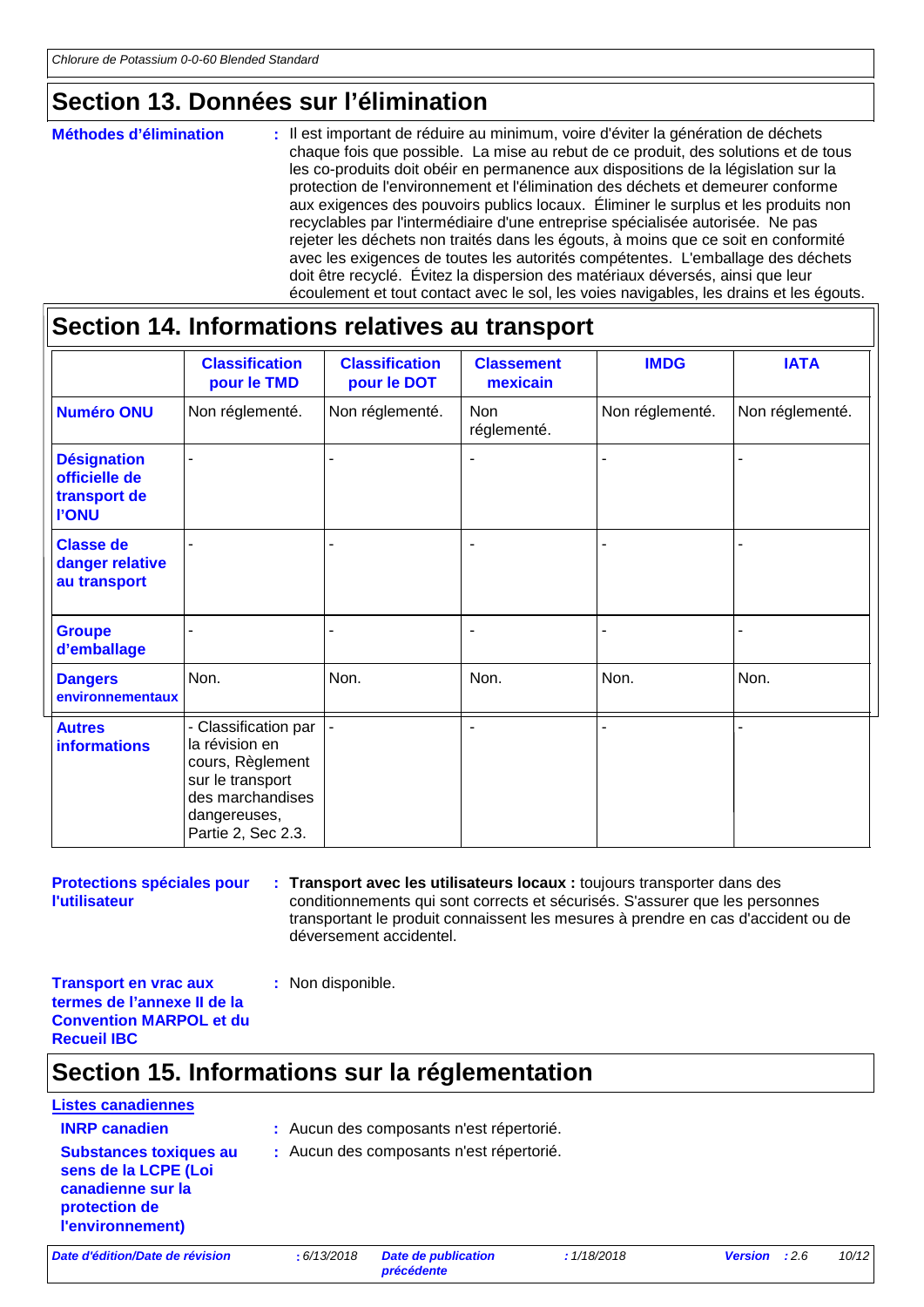# **Section 15. Informations sur la réglementation**

| <b>Inventaire du Canada</b><br>: Cette substance est répertoriée ou exclue.                  |                                                                                                   |  |  |  |  |
|----------------------------------------------------------------------------------------------|---------------------------------------------------------------------------------------------------|--|--|--|--|
| <b>Réglementations Internationales</b>                                                       |                                                                                                   |  |  |  |  |
|                                                                                              | Liste des substances chimiques des tableaux I, II et III de la Convention sur les armes chimiques |  |  |  |  |
| Non inscrit.                                                                                 |                                                                                                   |  |  |  |  |
| Protocole de Montréal (Annexes A, B, C, E)                                                   |                                                                                                   |  |  |  |  |
| Non inscrit.                                                                                 |                                                                                                   |  |  |  |  |
|                                                                                              |                                                                                                   |  |  |  |  |
| <b>Convention de Stockholm relative aux polluants organiques persistants</b><br>Non inscrit. |                                                                                                   |  |  |  |  |
|                                                                                              |                                                                                                   |  |  |  |  |
|                                                                                              | Convention de Rotterdam sur le consentement préalable donné en connaissance de cause (PIC)        |  |  |  |  |
| Non inscrit.                                                                                 |                                                                                                   |  |  |  |  |
|                                                                                              | Protocole d'Aarhus de la CEE-ONU relatif aux POP et aux métaux lourds                             |  |  |  |  |
| Non inscrit.                                                                                 |                                                                                                   |  |  |  |  |
| <b>Liste des stocks</b>                                                                      |                                                                                                   |  |  |  |  |
| <b>Australie</b>                                                                             | : Cette substance est répertoriée ou exclue.                                                      |  |  |  |  |
| <b>Chine</b>                                                                                 | Cette substance est répertoriée ou exclue.                                                        |  |  |  |  |
| <b>Europe</b>                                                                                | Cette substance est répertoriée ou exclue.                                                        |  |  |  |  |
| <b>Japon</b>                                                                                 | Cette substance est répertoriée ou exclue.                                                        |  |  |  |  |
| <b>Malaisie</b>                                                                              | Indéterminé.                                                                                      |  |  |  |  |
| Nouvelle-Zélande                                                                             | Cette substance est répertoriée ou exclue.                                                        |  |  |  |  |
| <b>Philippines</b>                                                                           | Cette substance est répertoriée ou exclue.                                                        |  |  |  |  |
| <b>République de Corée</b>                                                                   | Cette substance est répertoriée ou exclue.                                                        |  |  |  |  |
| <b>Taïwan</b>                                                                                | Indéterminé.                                                                                      |  |  |  |  |
| <b>Turquie</b>                                                                               | Indéterminé.                                                                                      |  |  |  |  |
|                                                                                              |                                                                                                   |  |  |  |  |
| <b>Réglementations États-</b><br>Unis:                                                       | TSCA 8(a) CDR Exempt/Partial exemption: Indéterminé                                               |  |  |  |  |
|                                                                                              | TSCA 8(b) inventaire: Cette substance est répertoriée ou exclue.                                  |  |  |  |  |
| <b>Clean Air Act Section 112</b>                                                             | : Non inscrit                                                                                     |  |  |  |  |
| (b) Hazardous Air                                                                            |                                                                                                   |  |  |  |  |
| <b>Pollutants (HAPs)</b><br><b>Clean Air Act Section 602</b>                                 | : Non inscrit                                                                                     |  |  |  |  |
| <b>Class I Substances</b>                                                                    |                                                                                                   |  |  |  |  |
| <b>Clean Air Act Section 602</b>                                                             | : Non inscrit                                                                                     |  |  |  |  |
| <b>Class II Substances</b>                                                                   |                                                                                                   |  |  |  |  |
| <b>DEA List I Chemicals</b>                                                                  | : Non inscrit                                                                                     |  |  |  |  |
| (Precursor Chemicals)                                                                        |                                                                                                   |  |  |  |  |
| <b>DEA List II Chemicals</b>                                                                 | : Non inscrit                                                                                     |  |  |  |  |
| <b>(Essential Chemicals)</b>                                                                 |                                                                                                   |  |  |  |  |
|                                                                                              | <b>SARA 302/304 Composition/information sur les ingrédients</b>                                   |  |  |  |  |
| <b>SARA 304 RQ</b>                                                                           | : Non applicable.                                                                                 |  |  |  |  |
| <b>SARA 311/312</b>                                                                          |                                                                                                   |  |  |  |  |
| <b>Classification</b>                                                                        | : Non applicable.                                                                                 |  |  |  |  |
| <b>Réglementations d'État</b>                                                                |                                                                                                   |  |  |  |  |
| <b>Massachusetts</b>                                                                         | : Aucun des composants n'est répertorié.                                                          |  |  |  |  |
| <b>New York</b>                                                                              | : Aucun des composants n'est répertorié.                                                          |  |  |  |  |
| <b>New Jersey</b>                                                                            | : Aucun des composants n'est répertorié.                                                          |  |  |  |  |
| <b>Pennsylvanie</b>                                                                          | : Aucun des composants n'est répertorié.                                                          |  |  |  |  |
|                                                                                              |                                                                                                   |  |  |  |  |

*Date d'édition/Date de révision* **:** *6/13/2018 Date de publication*